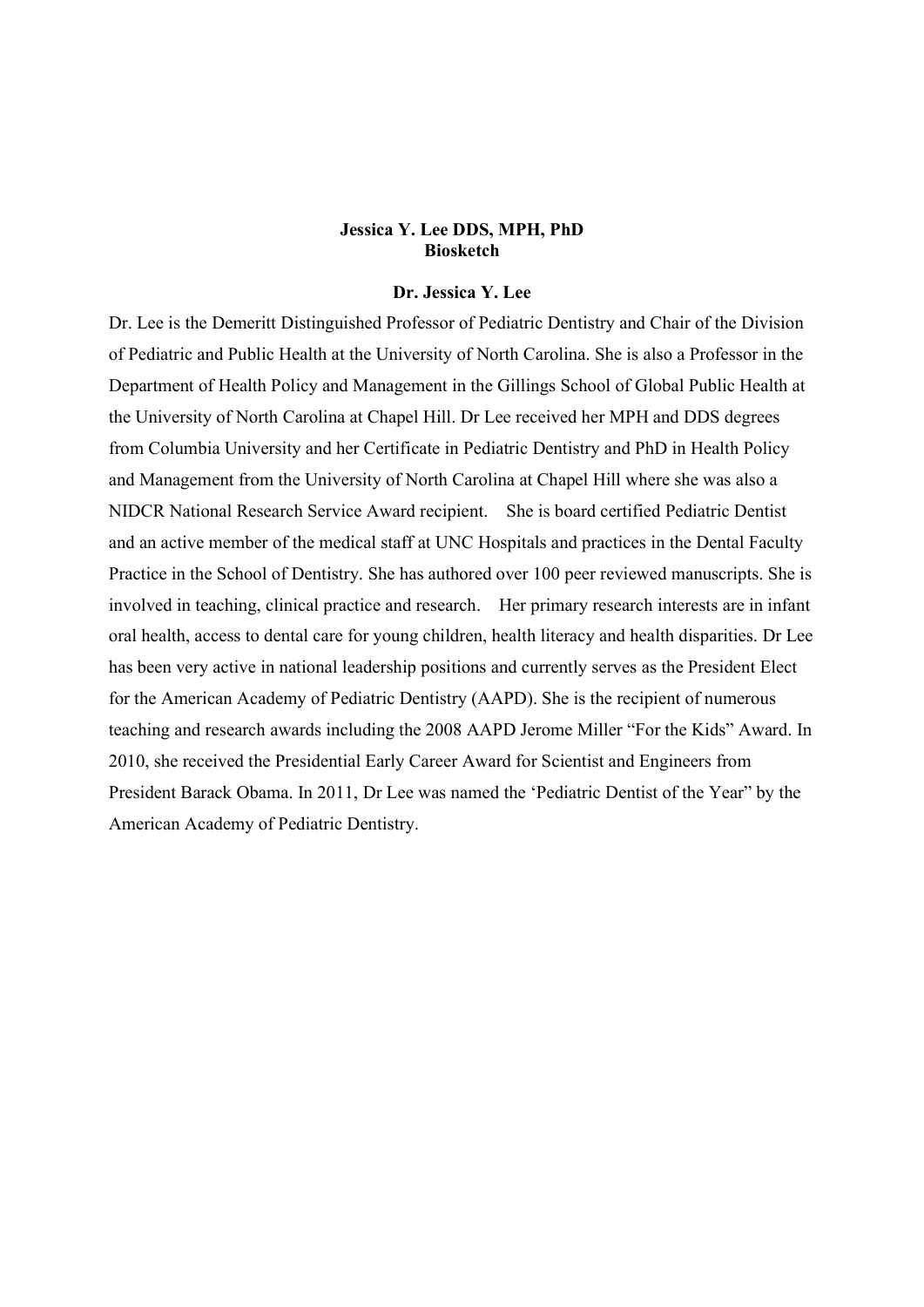Jessica Y. Lee DDS, MPH, PhD Curriculum Vitae, Page 2 of 32

## CURRICULUM VITAE

JESSICA Y. LEE DDS, MPH, PhD

# PERSONAL INFORMATION

| Citizenship           | <b>United States</b>                                                                                                                                                                                                           |
|-----------------------|--------------------------------------------------------------------------------------------------------------------------------------------------------------------------------------------------------------------------------|
| Home Address          | 302 Circle Park Place<br>Chapel Hill, NC 27517<br>Telephone: (919) 619-0017<br>Email: jessica.lee.dds@gmail.com                                                                                                                |
| <b>Office Address</b> | Department of Pediatric Dentistry<br>Brauer Hall 228, CB # 7450<br>University of North Carolina at Chapel Hill<br>Chapel Hill, NC 27599-7450<br>Telephone: (919) 537-3955<br>Fax: (919) 537-3950<br>Email: jessica lee@unc.edu |

# EDUCATION

| Institution                                                                                         | Degree                                    | Date Conferred   | Major                              |
|-----------------------------------------------------------------------------------------------------|-------------------------------------------|------------------|------------------------------------|
| University of North Carolina at<br><b>Chapel Hill</b><br>Gillings School of Global Public<br>Health | <b>PhD</b>                                | <b>June 2002</b> | Health Policy and<br>Management    |
| University of North Carolina at<br>Chapel Hill<br><b>School of Dentistry</b>                        | Certificate                               | <b>June 2002</b> | <b>Pediatric Dentistry</b>         |
| University of North Carolina at<br>Chapel Hill<br>Cecil G. Sheps Center                             | <b>NRSA</b><br>Postdoctoral<br>fellowship | 1997-2000        | <b>Health Services</b><br>Research |
| <b>Columbia University</b><br>School of Public Health                                               | <b>MPH</b>                                | May 1997         | <b>Health Administration</b>       |
| Columbia University<br>School of Dental and Oral<br>Surgery                                         | <b>DDS</b>                                | May 1997         | Dentistry                          |
| Western Washington University                                                                       | BA.                                       | May 1992         | Anthropology/Biology               |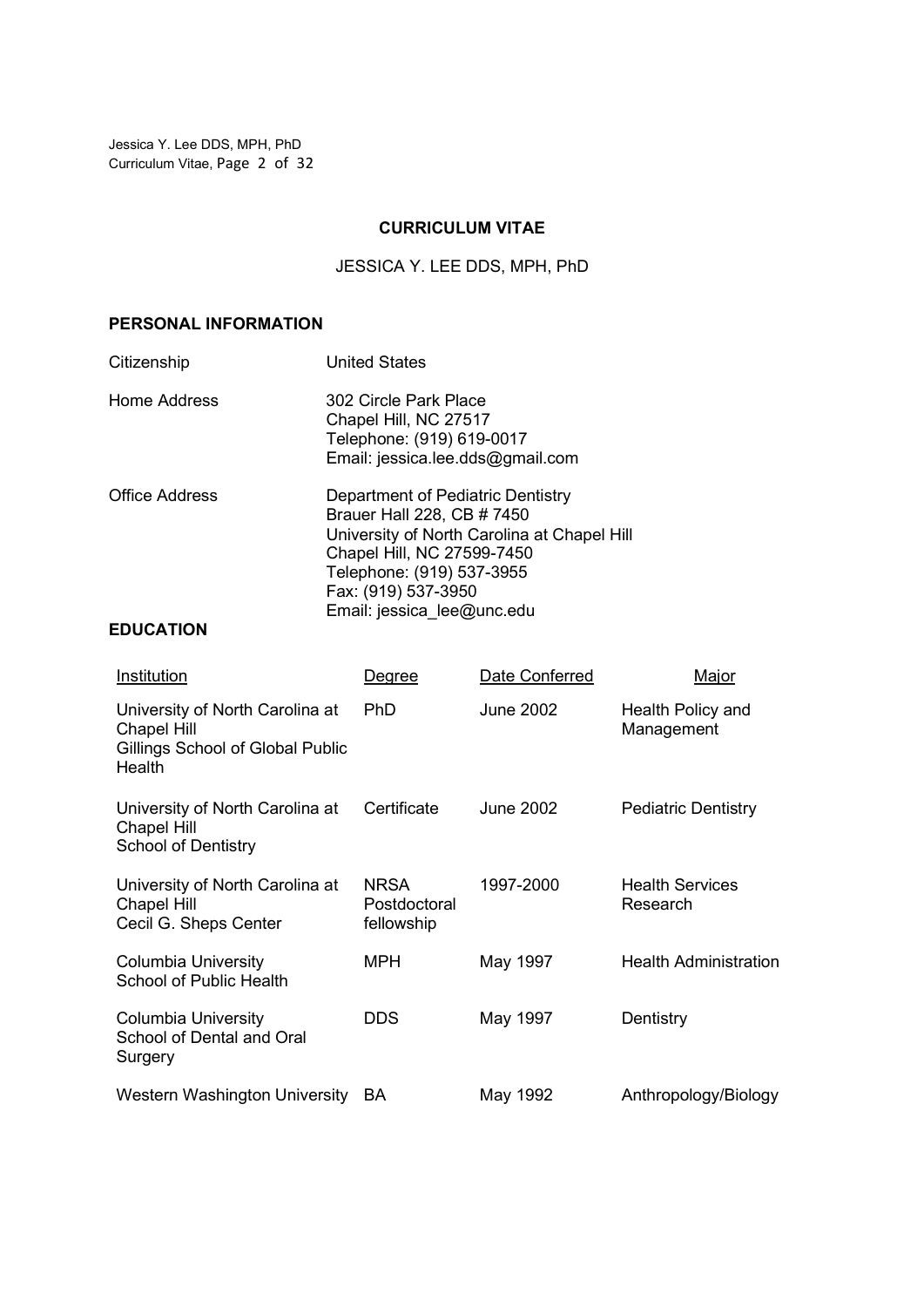Jessica Y. Lee DDS, MPH, PhD Curriculum Vitae, Page 3 of 32

# Licensure and Certification

| 2009-present | North Carolina Dental Moderate Sedation (#0512)  |
|--------------|--------------------------------------------------|
| 2002-present | North Carolina Dental Practice License (#0017)   |
| 2000-present | New York State Dental Practice License (#049178) |
| 1997-present | Pediatric Advanced Life Support Certification    |
| 1993-present | <b>Basic Life Support Certification</b>          |

### **Specialty Certification**

| 2015 | Fellow, International College of Dentists        |
|------|--------------------------------------------------|
| 2010 | Fellow, American College of Dentists             |
| 2006 | Diplomate, American Board of Pediatric Dentistry |
| 2006 | Fellow, American Academy of Pediatric Dentistry  |
|      |                                                  |

# PROFESSIONAL EXPERIENCE

### Academic Appointments

| 2019- present | Chair, Division of Pediatric and Public Health, Adams School of Dentistry,<br>University of North Carolina           |
|---------------|----------------------------------------------------------------------------------------------------------------------|
| 2014-19       | Chair, Department of Pediatric Dentistry, School of Dentistry, University of<br>North Carolina                       |
| 2012-present  | Demeritt Distinguished Professor of Pediatric Dentistry, School of<br>Dentistry, University of North Carolina        |
| 2012-present  | Professor, Department of Health Policy and Management, School of<br>Public Health, University of North Carolina      |
| 2012-present  | Research Fellow, American Academy of Pediatric Dentistry Research and<br><b>Policy Center</b>                        |
| 2004-present  | Research Fellow, Cecil G. Sheps Center for Health Services Research,<br>University of North Carolina                 |
| 2012-18       | Program Director, Pediatric Dentistry Graduate Program, School of<br>Dentistry, University of North Carolina         |
| 2012          | Professor, Department of Pediatric Dentistry, School of Dentistry,<br>University of North Carolina                   |
| 2007-12       | Associate Professor, Department of Pediatric Dentistry, School of<br>Dentistry, University of North Carolina         |
| 2007          | Tenure Conferred, University of North Carolina                                                                       |
| 2002-12       | Director of Research, Department of Pediatric Dentistry, University of<br>North Carolina                             |
| 2004-07       | Assistant Professor, Department of Pediatric Dentistry, School of<br>Dentistry, University of North Carolina         |
| 2002-07       | Director of Research, MCHB Center for Leadership in Pediatric Dentistry,<br>University of North Carolina             |
| 2002-04       | Research Assistant Professor, Department of Pediatric Dentistry School<br>of Dentistry, University of North Carolina |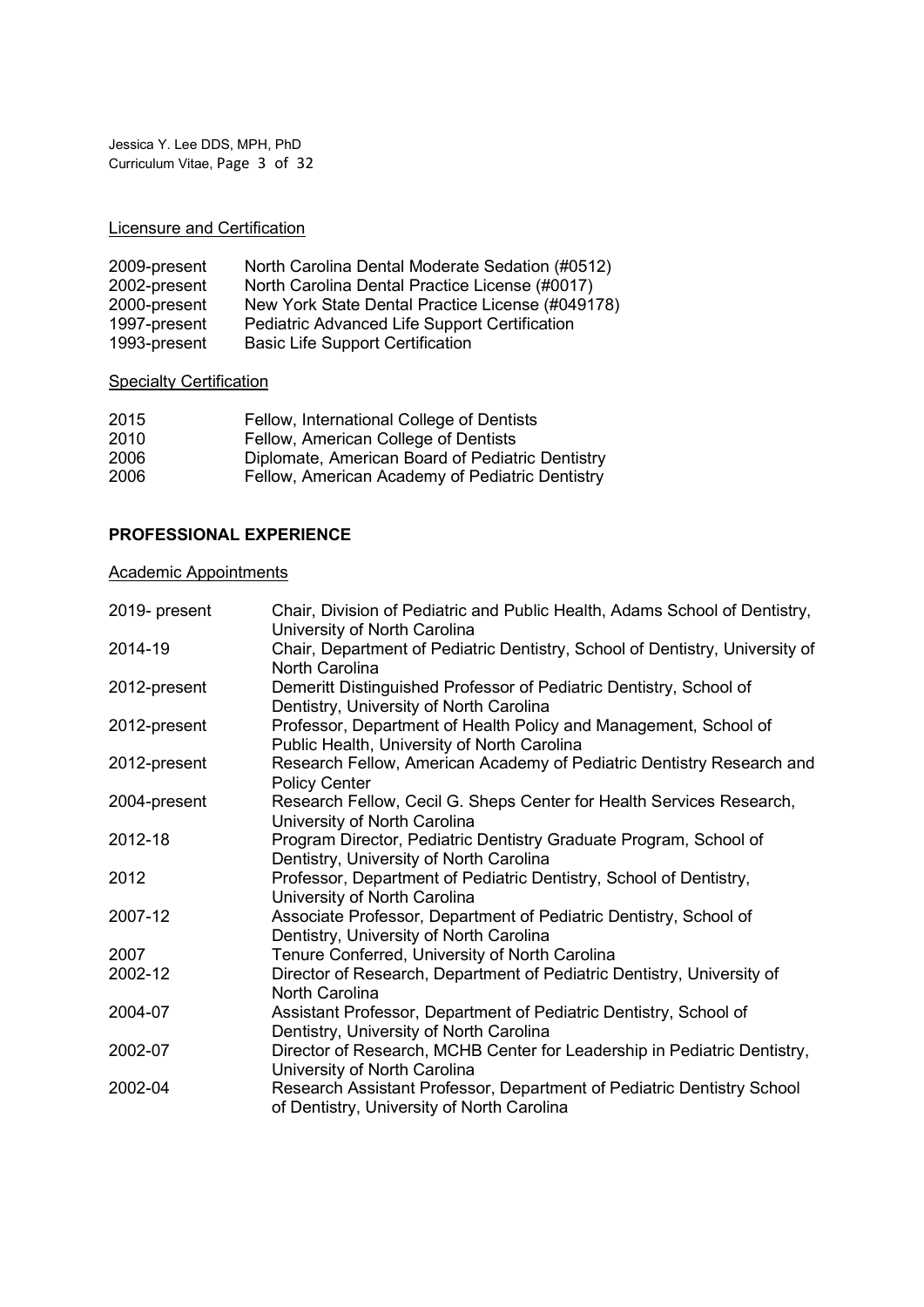Jessica Y. Lee DDS, MPH, PhD Curriculum Vitae, Page 4 of 32

| 2009-12      | Associate Professor, Department of Health Policy and Management,        |
|--------------|-------------------------------------------------------------------------|
|              | School of Public Health, University of North Carolina                   |
| 2002-09      | Research Assistant Professor, Department of Health Policy and           |
|              | Management, School of Public Health, University of North Carolina       |
| 2002-present | Member, Graduate Faculty, University of North Carolina                  |
| 2000-02      | Teaching Fellow, Department of Health Policy Administration, University |
|              | of North Carolina                                                       |

### **Hospital Appointments**

| 2002-present | University of North Carolina Hospitals |
|--------------|----------------------------------------|
|              |                                        |

**Private Dental Practice** 

| 2014-present | <b>UNC Pediatric Dentistry Practice Group Director</b> |
|--------------|--------------------------------------------------------|
| 2002-present | <b>UNC Dental Faculty Practice</b>                     |

# HONORS (Selected)

| 2018    | Four Corners UNC Faculty Mentoring Award                                                                                                                                                                                                                                                                              |
|---------|-----------------------------------------------------------------------------------------------------------------------------------------------------------------------------------------------------------------------------------------------------------------------------------------------------------------------|
| 2016    | American Academy of Pediatric Dentistry Advanced Leadership Institute II Coach<br>(University of Pennsylvania Wharton School of Business)                                                                                                                                                                             |
| 2015    | Induction into the International College of Dentists                                                                                                                                                                                                                                                                  |
| 2012    | Appointed Demeritt Distinguished Professor, University of North Carolina at<br><b>Chapel Hill</b>                                                                                                                                                                                                                     |
| 2011    | American Academy of Pediatric Dentistry "Pediatric Dentist of the Year"<br>This annual award honors a pediatric dentist who has made significant contributions<br>to the dental profession and the specialty of pediatric dentistry through clinical<br>practice, academics, or policy development over the past year |
| 2010    | US Presidential Early Career Award for Scientists and Engineers<br>The award is the highest honor bestowed by the United States government on<br>science and engineering professionals in the early stages of their independent<br>research careers.                                                                  |
| 2010    | UNC School of Dentistry Distinguished Clinical Research Award<br>The award is given to the top published research project with high clinical and<br>practice impact at UNC School of Dentistry.                                                                                                                       |
| 2018    | Named Chapel Hill Magazine "Top Dentists"<br>(Every year since 2010)                                                                                                                                                                                                                                                  |
| 2010    | Induction into the American College of Dentists                                                                                                                                                                                                                                                                       |
| 2008    | American Academy of Pediatric Dentistry Jerome Miller "For the Kids" Award<br>(Inaugural Awardee) The award is given by the AAPD for outstanding efforts directed<br>to advancing childhood oral health and well-being.                                                                                               |
| 2007    | UNC Student Research Group Student Research Mentor Award<br>The award is given annually by the Student Research Group to the top student<br>research mentor.                                                                                                                                                          |
| 2012    | American Academy of Pediatric Dentistry Advanced Leadership Institute<br>(University of Pennsylvania Wharton School of Business)                                                                                                                                                                                      |
| 2007-10 | American Academy of Pediatric Dentistry Leadership Institute<br>(Northwestern Kellogg School of Business)                                                                                                                                                                                                             |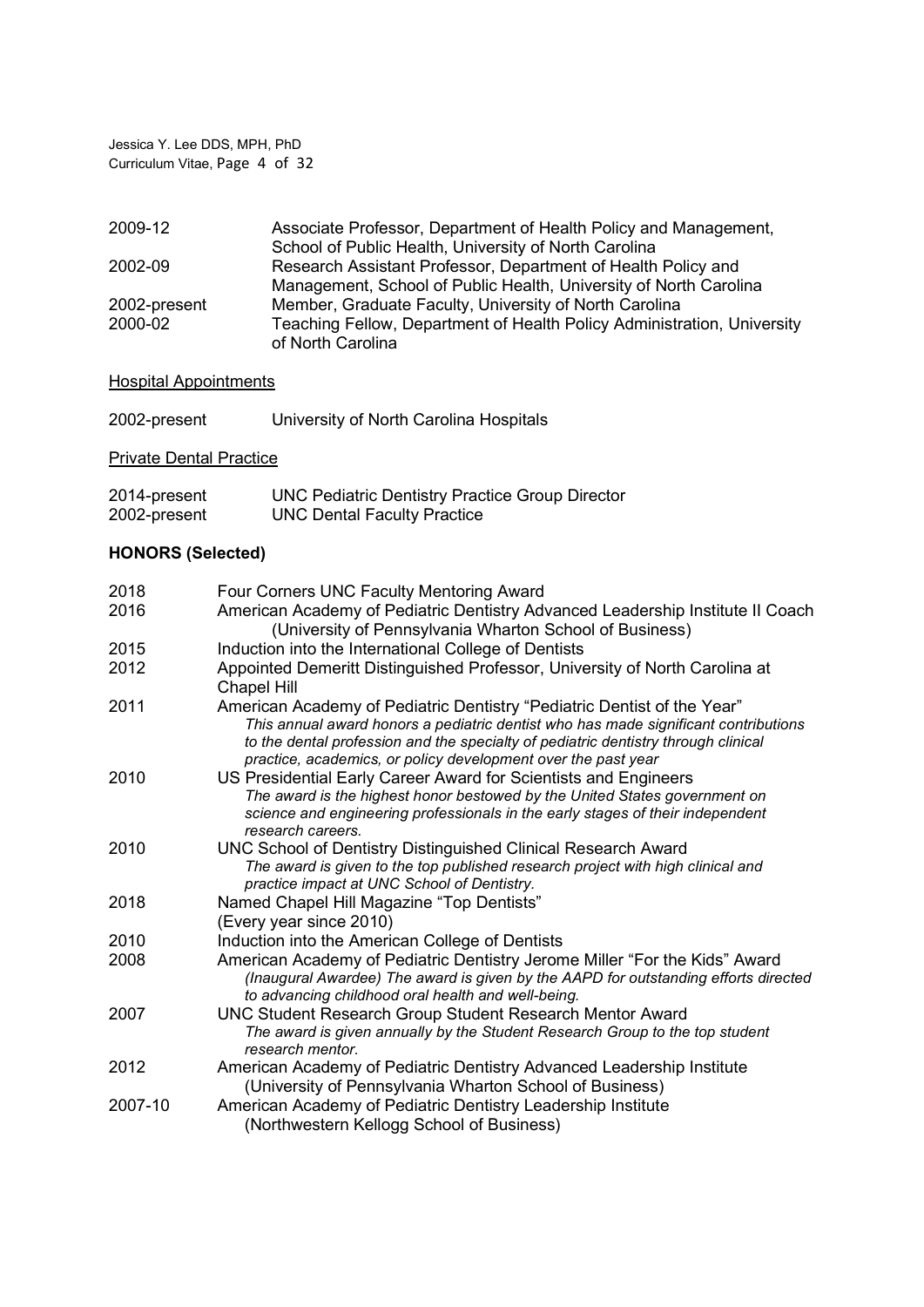Jessica Y. Lee DDS, MPH, PhD Curriculum Vitae, Page 5 of 32

| 2007 | American Academy of Pediatric Dentistry Foundation Research Award                                                                       |
|------|-----------------------------------------------------------------------------------------------------------------------------------------|
| 2006 | Induction into the Omega Kappa Upsilon Dental Honor Society                                                                             |
| 2005 | International Association for Dental Research Giddon Award for Distinguished<br>Research in the Behavioral Sciences                     |
|      | The award is given annually by the Behavioral Sciences Section of the IADR/AADR<br>to the most outstanding published work in the field. |
| 2005 | Journal of Public Health Dentistry Best Paper Award                                                                                     |
| 2003 | Named in Who's Who in Health Sciences Education                                                                                         |
| 2003 | Induction into the Delta Omega Honorary Public Health Society                                                                           |
| 2001 | American Dental Society of Anesthesiology Foundation, Research Competition,<br>1 <sup>st</sup> Place                                    |
| 2000 | ADEA/Block Drug Academic Medicine Award, American Association for Dental<br>Schools                                                     |
| 2000 | Western Washington University: Named among the "Top Twenty Distinguished<br>Alumni of the 20 <sup>th</sup> Century"                     |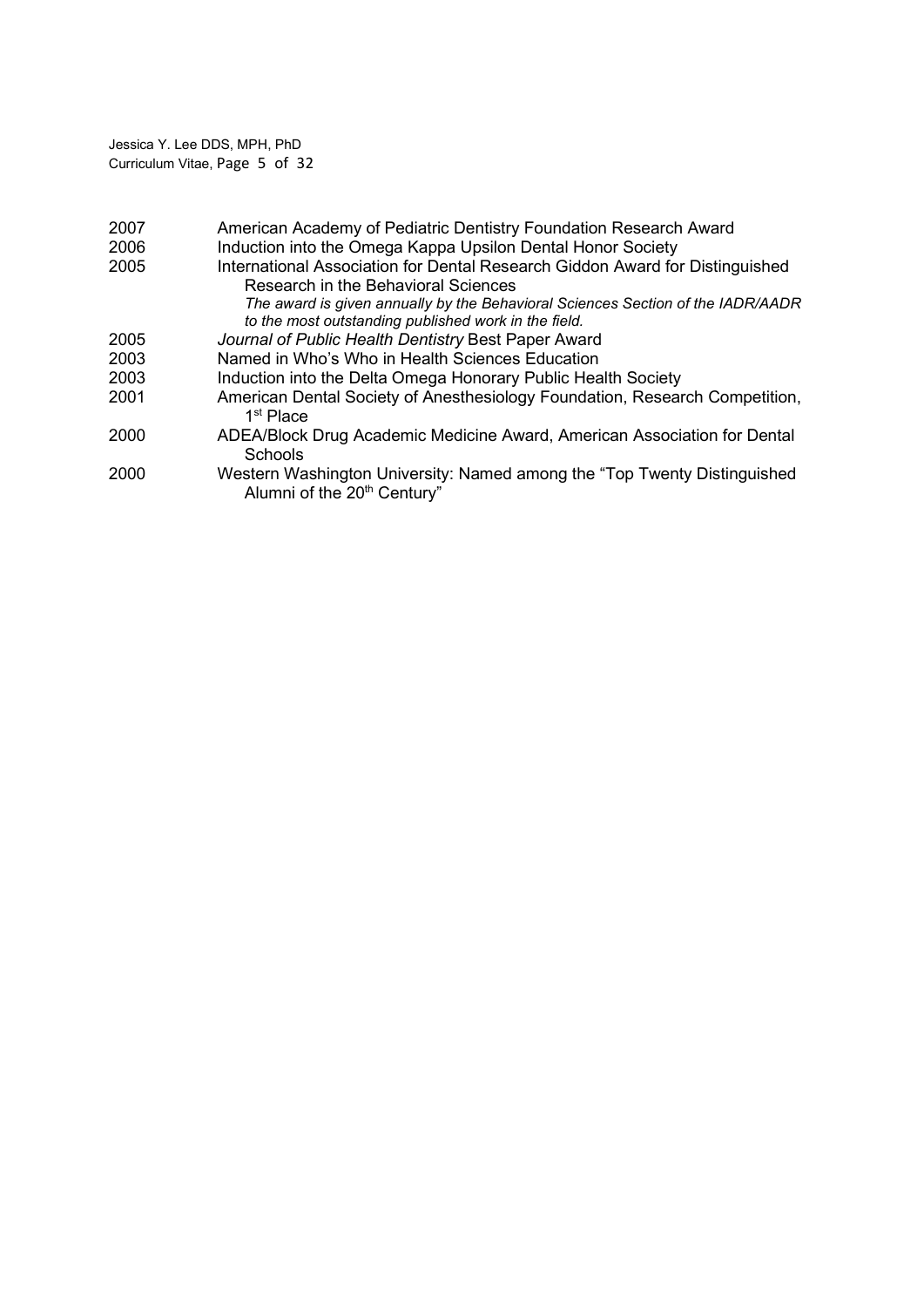Invited Presentations (National and International)

| 2016 | Communicating with Parents and Caregivers in Treatment of Caries, Royal<br>College of Surgeons Ireland, Dublin Ireland October 29, 2016.     |
|------|----------------------------------------------------------------------------------------------------------------------------------------------|
| 2016 | Pulp Therapy in Pediatric Dentistry. New Guidelines for Old Problems, Royal<br>College of Surgeons Ireland, Dublin Ireland October 30, 2016. |
| 2016 | Management of Dental Trauma in Children, American Academy of Pediatric<br>Dentistry Webinar Part I- Sept 30, Part II Oct 14th 2016           |
| 2015 | Pediatric Oral Moderate Sedation, New Jersey Academy of Pediatric<br>Dentistry, Newark, NJ, October 2015                                     |
| 2015 | Management of Dental Trauma in Children, New Jersey Academy of<br>Pediatric Dentistry, Newark, NJ, October 2015                              |
| 2014 | Infant Oral Health, California Society of Pediatric Dentistry, Monterrey,<br>California, Feb 2014.                                           |
| 2013 | Managing Dental Trauma in Your Practice. Wake Forest University, Ashville,<br><b>NC</b>                                                      |
| 2012 | Pediatric Oral Moderate Sedation, Maryland Academy of Pediatric Dentistry,<br>Columbia, MD, October 2012                                     |
| 2012 | Management of Dental Trauma in Children, Maryland Academy of Pediatric<br>Dentistry, Columbia, MD, October 2012                              |
| 2012 | Prenatal Oral Health, American Dental Association Annual Session, San<br>Francisco, CA, October 2012                                         |
| 2012 | Pediatric Dentistry Update, Indian Health Service, Albuquerque, NM, August<br>2012                                                           |
| 2011 | Oral Health Literacy Health Behaviors and Health Outcomes, Friends of<br>NICDR Annual Conference, Washington DC                              |
| 2011 | Contribution of Oral Health Literacy on Health Disparities and Health<br>Outcomes, AADR Fall Focused Symposium, Washington DC                |
| 2011 | The Effects of Early Preventive Visits on Health Outcomes and Associated<br>Costs, Institute for Oral Health Symposium, Chicago, IL          |
| 2011 | Linking Medical and Dental Providers to Improve Children's Oral Health, The<br>Center for Pediatric Dentistry, Seattle, WA                   |
| 2011 | Integrating Infant Oral Health into Practice: Challenges and Practical<br>Solutions, AAPD Annual Session, New York, NY                       |
| 2011 | Using the ICDAS Criteria in Clinical Practice, Dentaquest Institute, Boston,<br>MA.                                                          |
| 2011 | Early Prevention and its Effects on Costs, Use and Health Status, Institute for<br>Oral Health, San Diego, CA                                |
| 2011 | Diagnosis and Management of Dental Trauma in Children, Oregon Academy<br>of Pediatric Dentistry, Sunriver, OR                                |
| 2011 | Management of Avulsed Permanent Incisors: A Comprehensive Update,<br>University San Antonio Health Sciences Center, San Antonio, TX          |
| 2010 | Management of Dental Trauma in Children: Fundamentals and Emerging<br>Concepts. University of Colorado School of Dentistry, Denver, CO       |
| 2010 | Management of Dental Trauma in Children: Fundamentals and Emerging<br>Concepts. 4th Annual Clifton Dummett Memorial Lecture, New Orleans, LA |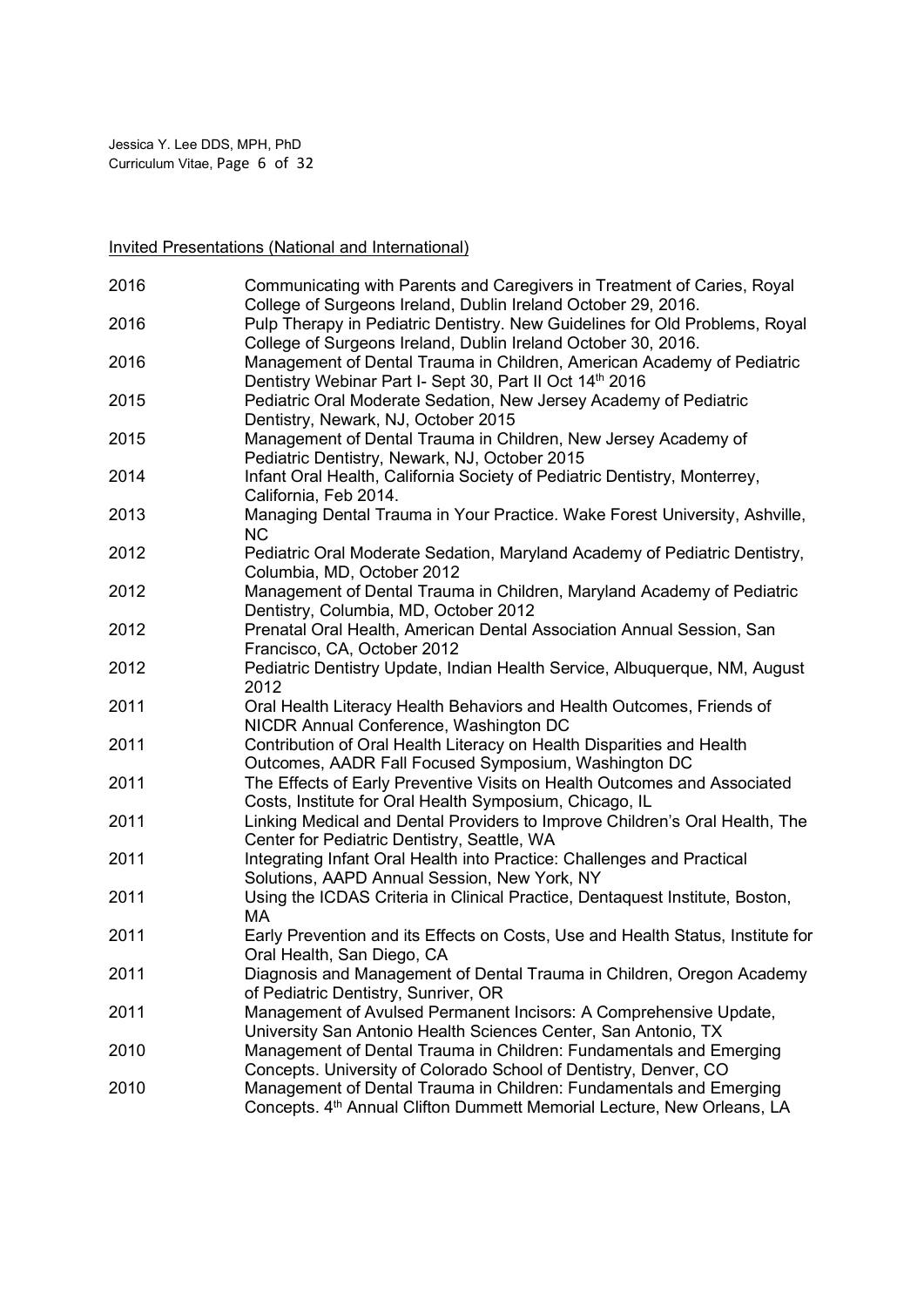| 2010 | Kellogg Foundation Evaluation of the Dental Therapist Program. AAPD                                                                                                                                                              |
|------|----------------------------------------------------------------------------------------------------------------------------------------------------------------------------------------------------------------------------------|
| 2010 | Advanced Legislative Workshop, Chicago, IL<br>Early Childhood Caries and Utilization. AAPD Insurance Summit, Chicago, IL,                                                                                                        |
|      | May 2010.                                                                                                                                                                                                                        |
| 2010 | Panel of Master Pediatric Dentists. AAPD Program on the New Dentists,<br>Chicago, IL                                                                                                                                             |
| 2010 | Managing Dental Trauma in Your Practice. Wake Forest University,<br>Wrightsville Beach, NC                                                                                                                                       |
| 2010 | The Carolina Oral Health Literacy Project. University of Michigan, Ann Arbor,<br>ΜI                                                                                                                                              |
| 2010 | Career Paths for Dentists Scientists, NIDCR DDS/PhD Dual Trainee<br>Workshop, Bethesda, MD                                                                                                                                       |
| 2010 | Management of Dental Emergencies in Children. National Meeting of<br>Emergency Care Nurses, Chapel Hill, NC                                                                                                                      |
| 2008 | Hidden Effects of Dental Trauma, AAPD Symposium on Dental Trauma,<br>Chicago, II                                                                                                                                                 |
| 2008 | Health Literacy in Dental Practice, ADA Annual Session, San Antonio, TX                                                                                                                                                          |
| 2008 | Selecting a Career Path for Dentists Scientists, NIDCR DDS/PhD Dual<br>Trainee Workshop, Bethesda, MD                                                                                                                            |
| 2008 | A Preventive Approach to Addressing the Oral Health Needs of Newly<br>Diagnosed HIV Patients, National Ryan White Conference, Washington, DC                                                                                     |
| 2007 | Age of the First Dental Visit: Effects on Use and Costs, National Oral Health<br>Conference Plenary Session, American Association of Public Health<br>Dentists/Association of State and Territorial Dental Directors, Denver, CO |
| 2007 | Dental Students' and Residents' Interest in Academic Careers, AAPD Annual<br>Session, Academic Day, Washington, DC                                                                                                               |
| 2007 | Health Literacy in Public Health Practice, NC Oral Health Summit, State Oral<br>Health Section/Public Health Section, Boone, NC                                                                                                  |
| 2006 | MCHB Oral Health Institute, Addressing Dental Workforce Issues, Atlanta,<br>GA                                                                                                                                                   |
| 2006 | Age of the First Dental Visit: Effects on Use and Costs, University of Florida<br>Dean's Seminar Series, Gainesville, FL                                                                                                         |
| 2006 | Prevention in Pediatric Dentistry, NC Oral Health Summit, State Oral Health<br>Section/Public Health Section, Atlantic Beach, NC                                                                                                 |
| 2005 | Symposium on the Prevention of Oral Disease in Children and Adolescents,<br>American Academy of Pediatric Dentistry, Chicago, IL                                                                                                 |
| 2005 | Best Practices for Oral Health Access, Center for Healthcare Strategies<br>Purchasing Institute/RWJ Foundation, Philadelphia, PA                                                                                                 |
| 2005 | Examining Disparities in Child Dental Medicaid Use and Costs, University of<br>San Francisco Invited Guest Lecture, San Francisco, CA                                                                                            |
| 2005 | Effects of WIC on Access to Dental Care for Preschool Children, University of<br>Washington Invited Guest Lecture, Seattle, WA                                                                                                   |
| 2005 | NC Oral Health Survey of School Children: Reactions from a Pediatric and<br>Public Health Perspective, NC Oral Health Summit, Greensboro, NC                                                                                     |
| 2004 | Access to Dental Care for PreSchool Children, Virginia State Division of<br>Dental Public Health Richmond, Virginia                                                                                                              |
| 2003 | The Effects of GA Legislation, AAPD Legislative Workshop, Chicago, IL                                                                                                                                                            |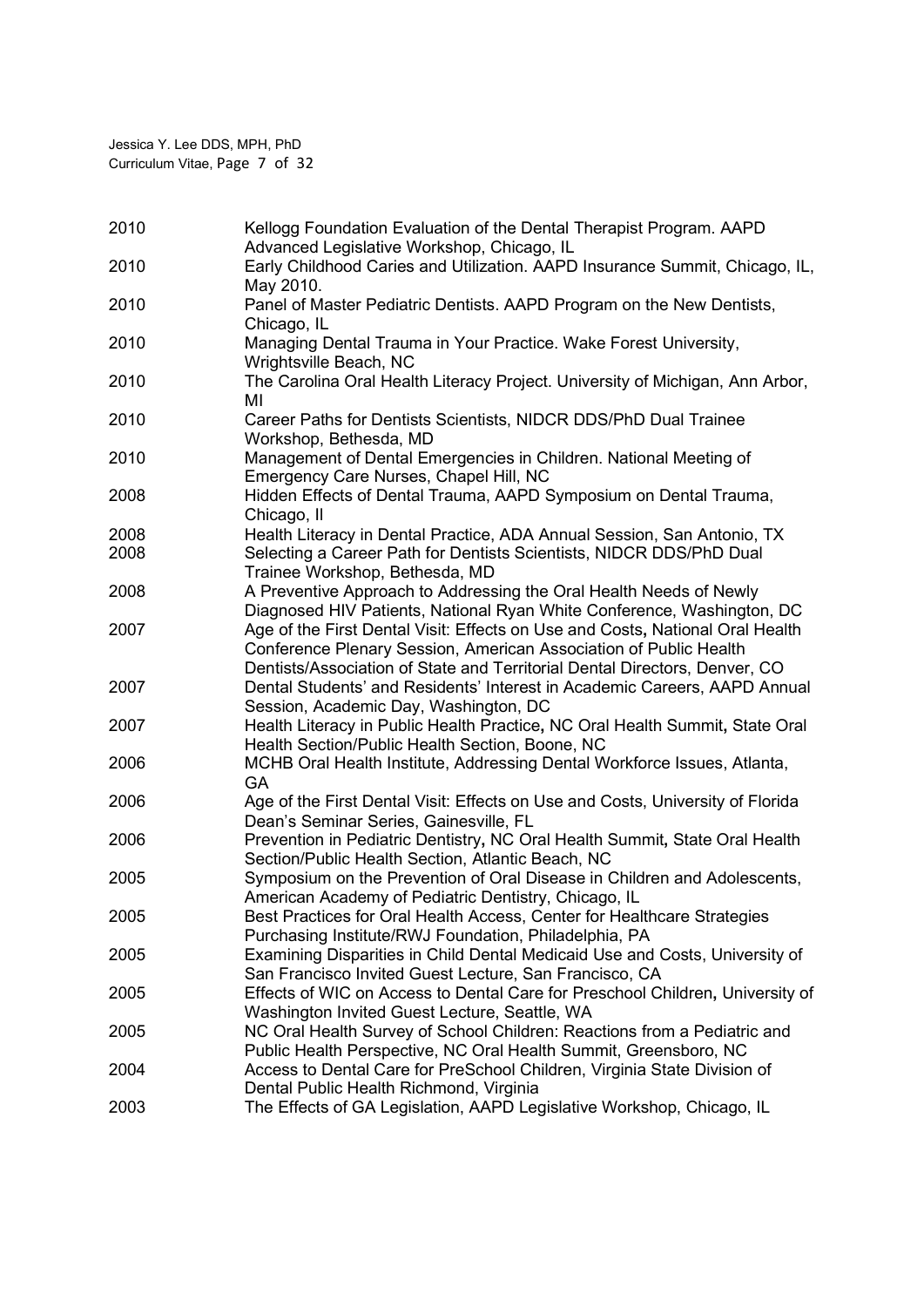Jessica Y. Lee DDS, MPH, PhD Curriculum Vitae, Page 8 of 32

2002 The Use of Laser Doppler Flowmetry for Dental Trauma, Columbia University School of Dental and Oral Surgery, New York, NY

1999-2015 US Child Care Consultants Workshops, National Training Institute for Child Care Health Consultants, Chapel Hill, NC

### Area Health Education Courses (AHEC) Continuing Educations Courses

- 2015 Management of Avulsed Permanent Incisors: A Comprehensive Update, SEAHEC, Wilmington NC
- 2012 Management of Avulsed Permanent Incisors: A Comprehensive Update, Tri County, Wilmington NC
- 2012 Diagnosis and Treatment of Dental Trauma in Children, Stanly Dental Society, Albemarle, NC
- 2011 Management of Avulsed Permanent Incisors: A Comprehensive Update, Buncombe County Dental Society, Asheville NC
- 2011 Diagnosis and Treatment of Dental Trauma in Children, Forsyth Dental Society, Winston Salem, NC
- 2010 Diagnosis and Treatment of Dental Trauma in Children, East Carolina University, Greenville, NC
- 2009 Management of Avulsed Permanent Incisors: A Comprehensive Update, Friday Center, Chapel Hill, NC
- 2009 Pulp Revascularization of an Avulsed Immature Permanent Incisor Associated with Severe External Inflammatory Root Resorption, Friday Center, Chapel Hill, NC
- 2009 Diagnosis and Treatment of Dental Trauma in Children, Medical Mutual CE, UNC Sponsors, Chapel Hill, NC
- 2009 Diagnosis and Treatment of Dental Trauma in Children, SEAHEC, Wilmington, NC
- 2008 Diagnosis and Treatment of Dental Trauma in Children, Wake AHEC, Raleigh, NC 2008
- 2007 Diagnosis and Treatment of Dental Trauma in Children, Southeast AHEC, Fayetteville, NC
- 2007 Diagnosis and Treatment of Dental Trauma in Children, Charlotte AHEC, Charlotte, NC
- 2006 Access to Dental Care for Young Children, Charlotte Dental Society Lobby Day
- 2005 Diagnosis and Treatment of Dental Trauma in Children, Mountain AHEC, Asheville, NC
- 2005 Diagnosis and Management of Permanent Tooth Trauma in Children, NC Academy of General Dentistry Meeting, Friday Center Chapel Hill, NC
- 2005 Diagnosis and Management of Trauma in Children, Tri-County Dental Society Meeting, Wilmington, NC
- 2003 Diagnosis and Treatment of Dental Trauma in Children, Eastern AHEC, Greenville, NC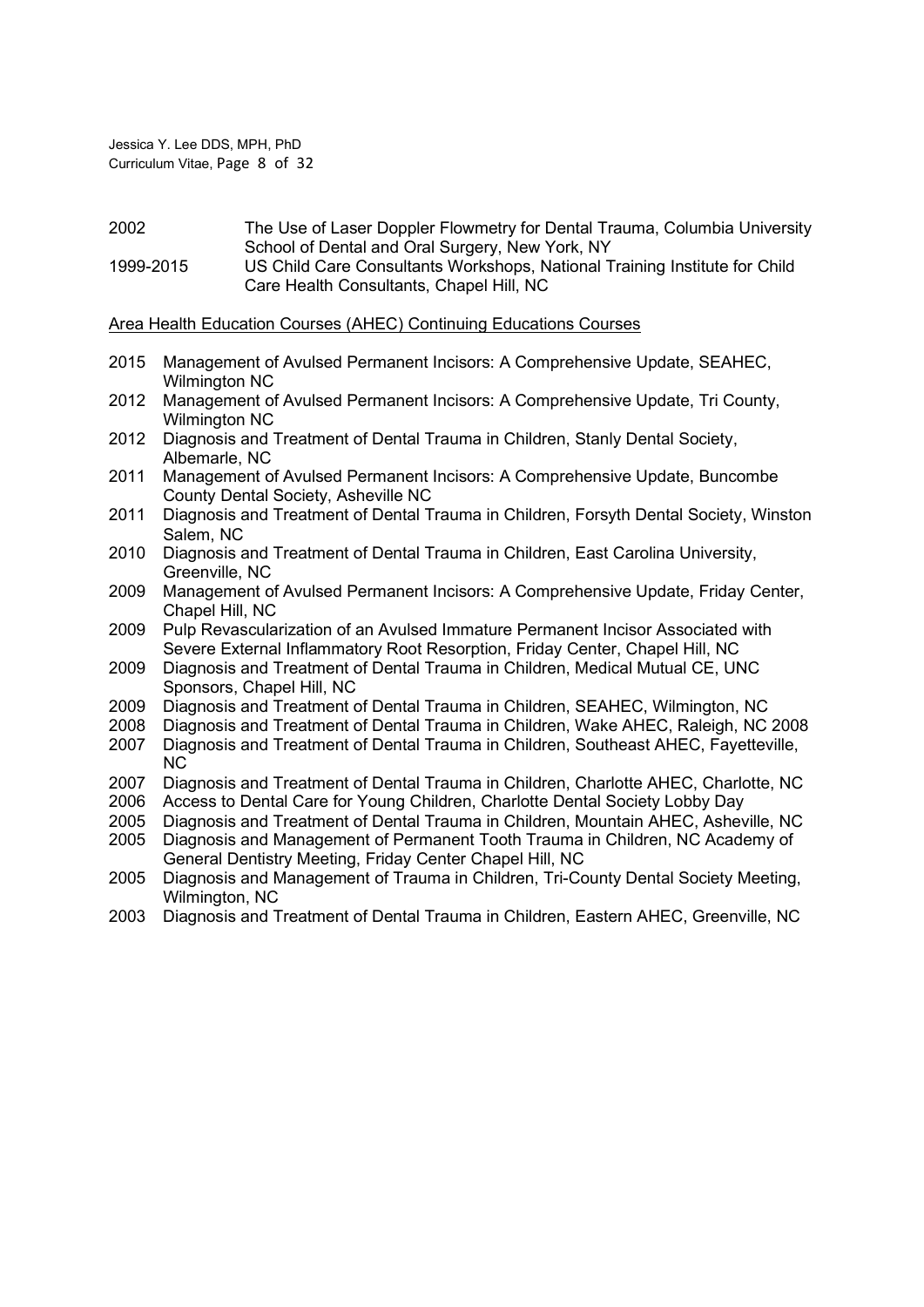Jessica Y. Lee DDS, MPH, PhD Curriculum Vitae, Page 9 of 32

# TEACHING ACTIVITIES

Major Teaching and Administrative Responsibilities (Courses)

| 2019-present | Chair, Pediatric and Public Health, UNC Adams School of Dentistry                                                                                                                                                                  |
|--------------|------------------------------------------------------------------------------------------------------------------------------------------------------------------------------------------------------------------------------------|
| 2014-19      | Chair, Pediatric Dentistry, UNC School of Dentistry                                                                                                                                                                                |
| 2012-present | Faculty, Conservative Operative Dentistry, UNC School of Dentistry (80<br>dental students)                                                                                                                                         |
| 2012-17      | Program Director, Graduate Program in Pediatric Dentistry, UNC School<br>of Dentistry                                                                                                                                              |
| 2011-17      | Program Director, Health Policy/ Health Services Research Track<br>NextGen Scholars Program, UNC School of Dentistry                                                                                                               |
| 2011-17      | Program Faculty, NextGen Scholars Program, UNC School of Dentistry<br>(T90/R90 Grant. 6-12 research fellows)                                                                                                                       |
| 2011         | Course Faculty, DENT 316 Endodontic Didactic, Primary Tooth Trauma                                                                                                                                                                 |
| 2008-11      | section (80 dental students)<br>Class of 2011 Faculty Advisor, UNC School of Dentistry (80 dental                                                                                                                                  |
| 2008, 2011   | students)<br>Faculty Mentor, Cherokee IHS Rotation for Dental Students, UNC School<br>of Dentistry (6 dental students)                                                                                                             |
| 2007-10      | Program Faculty, Faculty Development Program in Health Literacy and<br>Aging, Carolina Geriatric Education Center (6 faculty members from                                                                                          |
| 2007-11      | medicine, public health, pharmacy, nursing and dentistry)<br>Program Faculty, Clinical Research Scholars Program, UNC School of<br>Dentistry (T32 Grant. 6-12 research fellows a year)                                             |
| 2007-10      | Director, Clinical Research Scholars/Oral Epidemiology Journal Club (8-<br>15 students, post docs, faculty)                                                                                                                        |
| 2002-11      | Director of Research, Pediatric Dentistry UNC School of Dentistry (10<br>pediatric dentistry residents)                                                                                                                            |
| 2004-14      | Course Director, PED DENT 803: Principles of Pediatric Dentistry<br>Department of Pediatric Dentistry, UNC-CH School of Dentistry (6<br>pediatric dentistry residents)                                                             |
| 2002-present | Clinical Attending, Department of Pediatric Dentistry, UNC-CH School of<br>Dentistry (8 dental students)                                                                                                                           |
| 2010-present | Course Director, Dent487E/PED DENT 803: Treatment of Pediatric<br>Emergencies Department of Pediatric Dentistry, UNC-CH School of<br>Dentistry (10 pediatric dentistry residents, 6 endodontic residents, 6                        |
| 2002-10      | dental students)<br>Co-Course Director, Dent487E/PED DENT 803: Treatment of Pediatric<br>Emergencies Department of Pediatric Dentistry, UNC-CH School of<br>Dentistry (10 pediatric dentistry residents, 6 endodontic residents, 6 |
| 2002-12      | dental students)<br>Course Director, Pediatric Dentistry Section, DENT 105: Dental Anatomy<br>Department of Operative Dentistry, UNC-CH School of Dentistry (80                                                                    |
| 2002-12      | dental students)<br>Course Faculty, DENG 803: Applied Research Methods UNC-CH School<br>of Dentistry (22 MS students)                                                                                                              |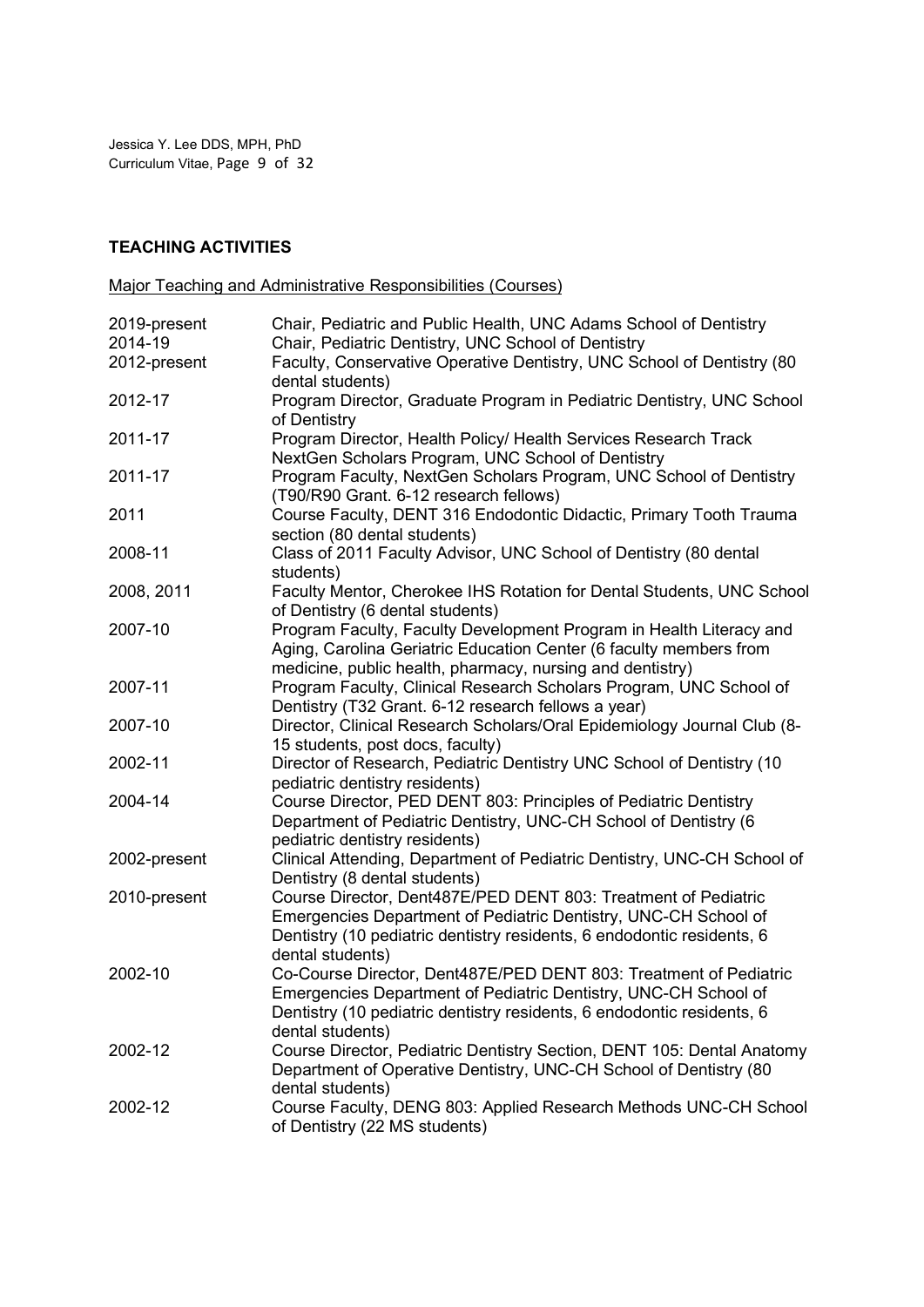Jessica Y. Lee DDS, MPH, PhD Curriculum Vitae, Page 10 of 32

| 2002-10   | Lecturer, DHYN 404: Pediatric Issues and Dental Hygiene (32 BS in<br>Dental Hygiene students)                                                                                                                                                                                                              |
|-----------|------------------------------------------------------------------------------------------------------------------------------------------------------------------------------------------------------------------------------------------------------------------------------------------------------------|
| 1999-2015 | Lecturer, MHCH 211: Child Health, Department of Maternal<br>and Child Health, UNC-CH School of Public Health (36<br>MHCH/MPH students)                                                                                                                                                                     |
|           | <b>Predoctoral (DDS) Research Mentoring Projects Supervised</b>                                                                                                                                                                                                                                            |
| 2011-14   | Retreatment of Class II Restorations in Primary Teeth<br>Bhavna Pahel, DDS 3                                                                                                                                                                                                                               |
| 2009-11   | 2012-13 UNC SOD Bawden Research Fellowship<br>Dental Care for Infants: A Survey of Attitudes and Practices of General<br>Dental Practitioners in North Carolina<br>Kate Donovan                                                                                                                            |
|           | 2010 AADR Research Presentation<br>2010 ADA DENTSPLY Finalist<br>2009-10 UNC SOD Bawden Research Fellowship<br>2010 NCAADR Turner Research Award                                                                                                                                                           |
| 2008-10   | General Dentists' Attitudes and Understanding of Oral Health Literacy<br>Lauren Sanzone<br>2009 AADR/IADR Research Presentation<br>2009 NCAADR Turner Research Award                                                                                                                                       |
| 2006-08   | Access-to-care: Survey of North Carolina safety-net dental clinics'<br>methods for communicating with patients of limited English proficiency<br>Kim Hammersmith<br>2007-08 Dental Alumni Association Research Fellowship<br>2008 AADR Research Presentation<br><b>Manuscript Published</b>                |
| 2006-08   | Use of Dental Services During Pregnancy among EHS Women<br>Shannitta Bridgers<br>2007 AADR Abstract Presentation<br>2007 Proctor and Gamble Oral Care Excellence in Science Award<br>2008 American Assn of Public Health Jong Research Award<br>2008 American Association of Women Dentists Research Award |
| 2004-07   | Parental Acceptance of Behavior Management Techniques<br>Nozomu Yamauchi<br>2005-06 Summer Research Fellowship<br>2006 IADR Research Presentation                                                                                                                                                          |
| 2003-06   | Evaluation of a Word Recognition Oral Health Literacy Instrument<br>Julia Richman<br><b>Summer Research Fellowship</b><br>2005 IADR Beh. Sci. Section Best Student Abstract<br>2005 AADR Hatton Award Finalists<br>2005 Bawden Award Winner<br><b>Manuscript Published</b>                                 |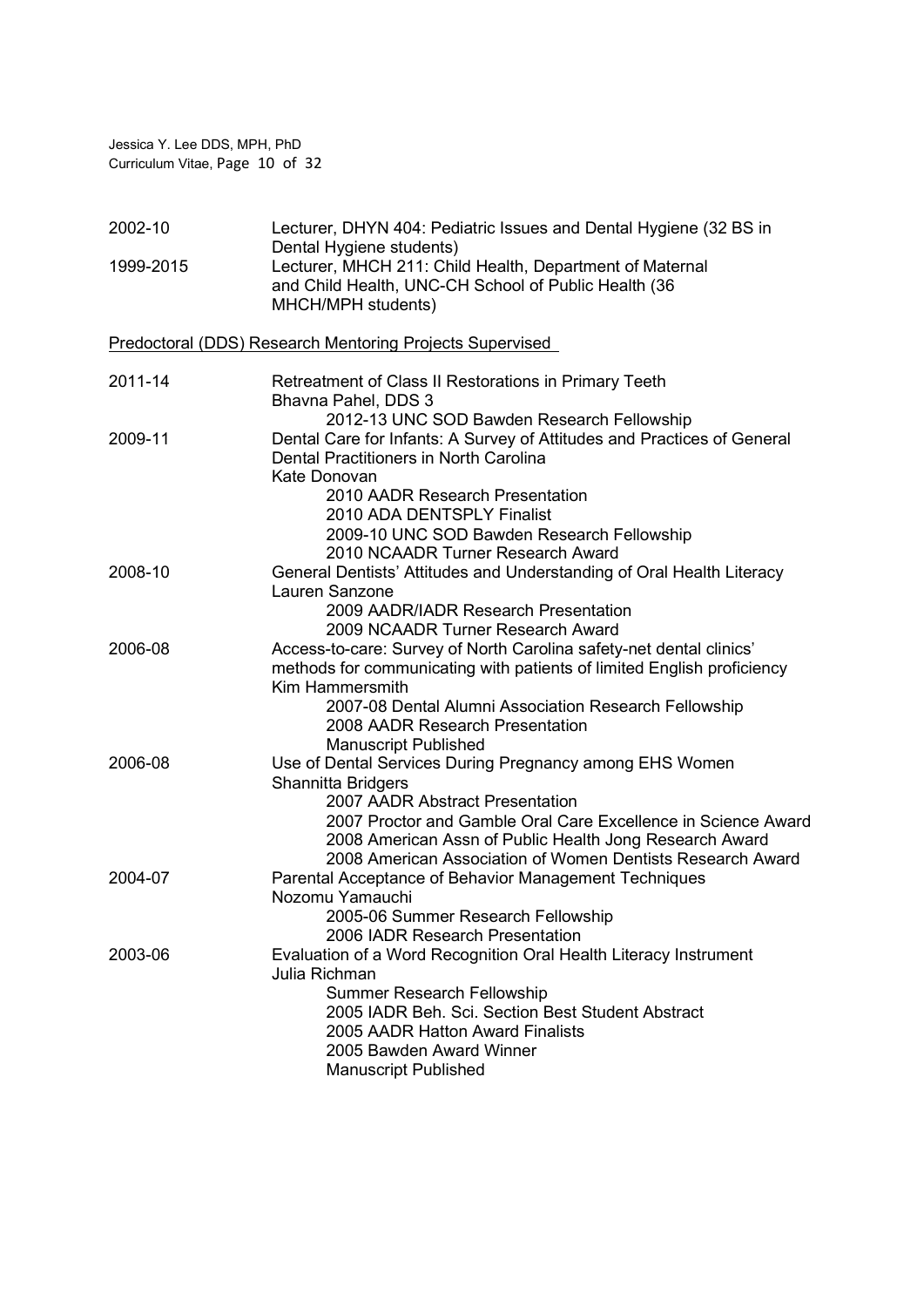Jessica Y. Lee DDS, MPH, PhD Curriculum Vitae, Page 11 of 32

| 2003-06 | TOFHLID: Validation of a Dental Health Literacy Instrument<br>Debra Gong |
|---------|--------------------------------------------------------------------------|
|         | <b>Summer Research Fellowship</b>                                        |
|         | 2005 AADR Travel Fellowship                                              |
|         | 2005 ADA/Dentply Student Research Finalist                               |
|         | <b>Manuscript Published</b>                                              |
| 2003-05 | A Costs Analysis of Dental Treatment for Ectodermal Dysplasia            |
|         | Sean Murdock                                                             |
|         | 2004 Summer Research Fellowship                                          |
|         | 2004 AADR Travel Fellowship                                              |
|         | 2004 Bawden Research Award                                               |
|         | <b>Manuscript Published</b>                                              |
| 2002-04 | Examining Racial Disparities in use of Dental Services                   |
|         | Antonio Braithwaite                                                      |
|         | 2004 AADR Presentation                                                   |
|         | 2004 Turner Research Award                                               |
| 2000-02 | Parental Satisfaction/Perception of Pediatric Dental Treatment using     |
|         | General Anesthesia                                                       |
|         | <b>Halley White</b>                                                      |
|         | 2002 AADR Student Research Fellowship                                    |
|         | 2003 ADA/DENTSPLY Student Research Finalist                              |
|         | <b>Manuscript Published</b>                                              |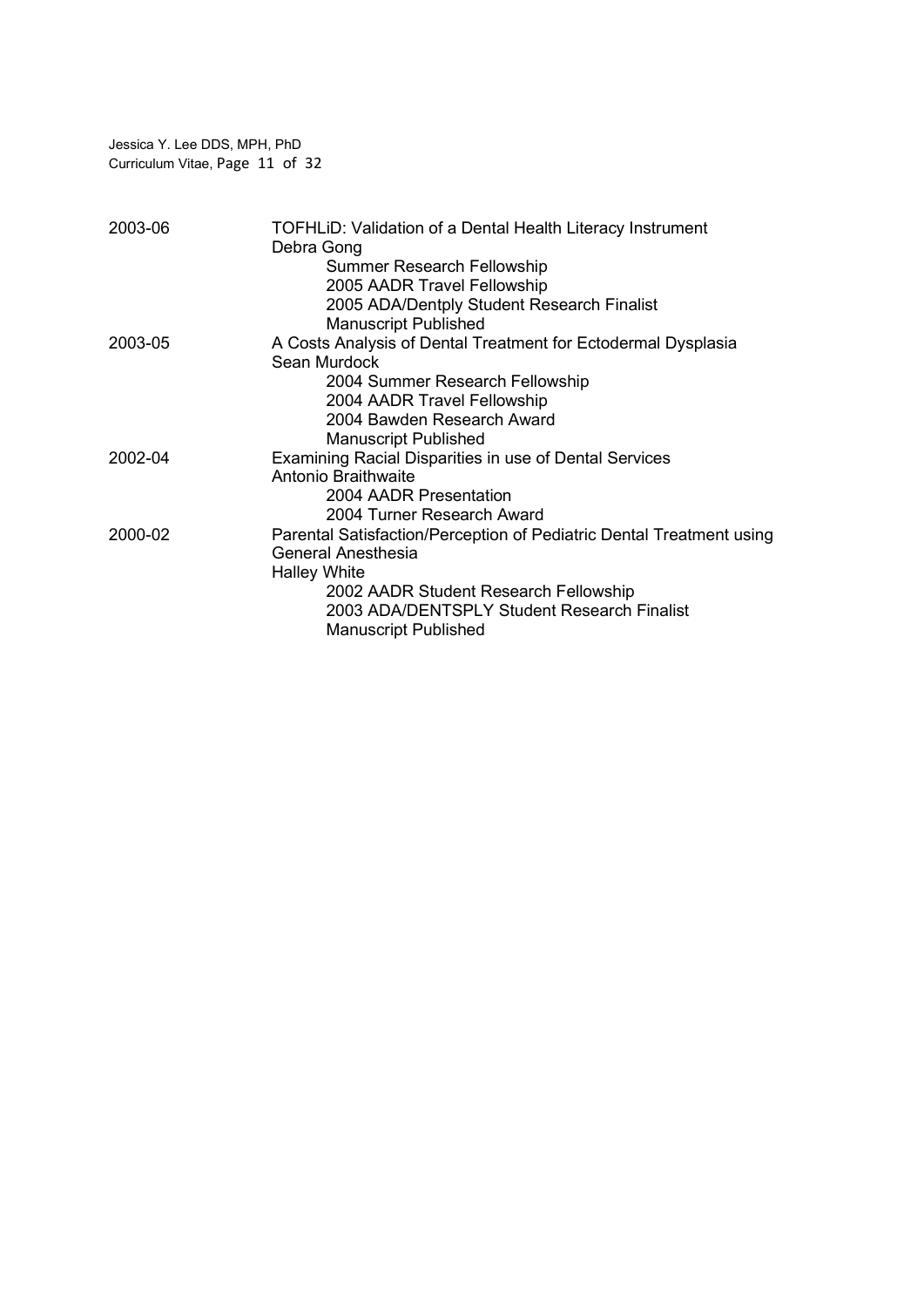Jessica Y. Lee DDS, MPH, PhD Curriculum Vitae, Page 12 of 32

Theses Directed (MS, MPH, PhD)

| 2016-present | Pilot Study: Comparison of Buffered 1% vs. Non-Buffered 2% Lidocaine<br>in Pediatric Subjects: Clinical Outcomes |
|--------------|------------------------------------------------------------------------------------------------------------------|
|              | Suzanne Baker, Ped. Dentistry Resident and MPH student                                                           |
| 2015-present | Cost Comparison of Pharmacologic Behavior Management Modalities                                                  |
|              | Lauren Green, Ped. Dentistry Resident and MPH student                                                            |
| 2014-17      | Describing caretaker motivations and drivers to seek emergency-driven<br>treatment                               |
|              | Beau Meyer, Ped. Dentistry Resident and MPH student                                                              |
|              | <b>UNC MS Research Support Grant Recipient</b>                                                                   |
|              | sponsored by the Brauer Dental Research Fund                                                                     |
|              | AAPD Sunstar/Butler Research Fellowship                                                                          |
| 2013-2016    | Oral Health Literacy Among First Time Mothers: Impact on Oral Health                                             |
|              | Behaviors in Early Childhood                                                                                     |
|              | Jenna Alvey, Ped. Dentistry Resident                                                                             |
|              | 2015 First Place "My Kids Dentist" AAPD Poster Competition                                                       |
|              | (among nearly 400 entries)                                                                                       |
|              | 2016 AAPD Graduate Student Research Award Finalist                                                               |
| 2012-2015    | Factors Affecting Optimal Utilization of Physician Based Preventative Oral                                       |
|              | <b>Health Services</b>                                                                                           |
|              | Alexandra Boudreau, Ped. Dentistry Resident                                                                      |
| 2011-2014    | Health Information Seeking Behaviors among Low Income Caregivers of                                              |
|              | Young Children: The Influence of Oral Health Literacy                                                            |
|              | Maggie Fetner, Ped. Dentistry Resident                                                                           |
|              | 2012 AAPD/3M ESPE Research Fellowship                                                                            |
| 2010-13      | Oral Health Literacy among First Time Pregnant Women                                                             |
|              | Jackie Hom, PhD Student in Health Policy and Management                                                          |
|              | Paper Published                                                                                                  |
| 2010-13      | Caregiver Literacy and Reported Children's Oral Health Behaviors                                                 |
|              | Lauren Sanzone, Ped. Dentistry Resident and MPH Student                                                          |
|              | 2012 AAPD GSRA Finalist                                                                                          |
|              | 2011 UNC Research in Review Day Turner Award<br>2011 AADR/IADR presentation                                      |
|              | Manuscript published                                                                                             |
| 2008-11      | The Impact of Oral Health Literacy on Periodontal Outcomes                                                       |
|              | Caleb Corwin, Periodontology Resident, MS Thesis and                                                             |
|              | Meggan Wehmeyer, CRSP Fellow, K-30 Program                                                                       |
|              | CTSA small grant funded                                                                                          |
|              | <b>Manuscript Published</b>                                                                                      |
| 2008-11      | Antibiotic Use for Treating Dental Infections in Children: A survey of                                           |
|              | <b>Dentist's Attitudes and Practices</b>                                                                         |
|              | Bob Cherry, Pediatric Dentistry Resident, MS Thesis                                                              |
|              | 2010 AAPD/3M ESPE Research Fellowship                                                                            |
|              | <b>Manuscript Published</b>                                                                                      |
| 2007-10      | The Impact of Caregiver Oral Health Literacy on Children's Oral Health                                           |
|              | Outcomes                                                                                                         |
|              | Elizabeth Miller, Pediatric Dental Resident, MS Thesis                                                           |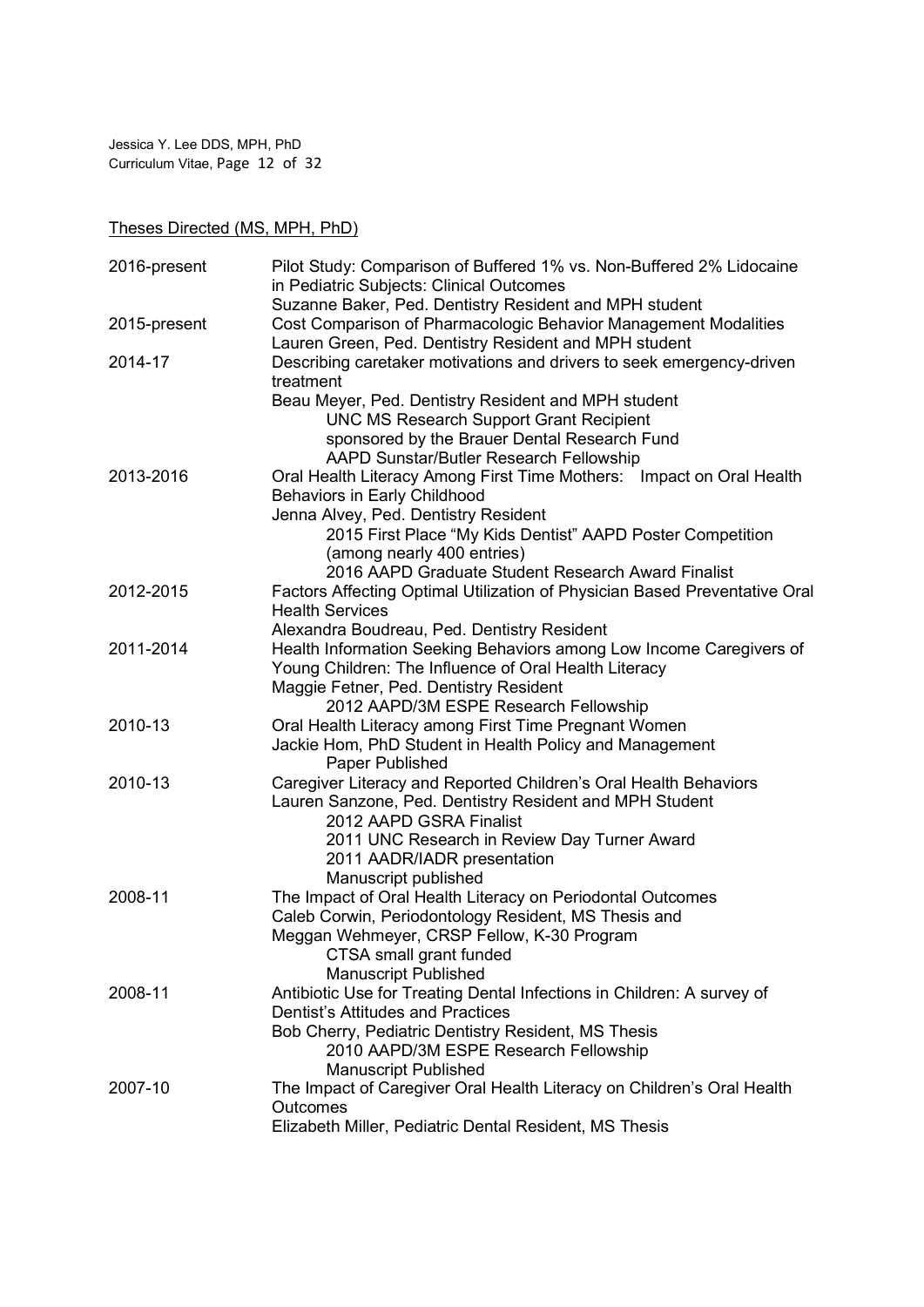|         | 2009 NCAADR Turner Research Award                                                    |
|---------|--------------------------------------------------------------------------------------|
|         | <b>Manuscript Published</b>                                                          |
| 2006-09 | Dental Care for Pregnant Women: A Survey of Attitudes and Practices of               |
|         | <b>General Dental Practitioners in North Carolina</b>                                |
|         | Elizabeth Prada Da Costa, Pediatric Dental Resident and MPH Student                  |
|         | <b>Manuscript Published</b>                                                          |
| 2005-08 | Examination of a Dental Home among EHS Families                                      |
|         | Rhonda Kearney, Pediatric Dental Resident, MS Thesis                                 |
|         | 2007 AADR Research Presentation                                                      |
|         | 2008 AAPHD Leverett Award 1 <sup>st</sup> Place Winner                               |
| 2005-07 | Oral Health Literacy among Adult Patients Seeking Dental Care                        |
|         | Michaela Jones, MPH Student                                                          |
|         | <b>Manuscript Published</b>                                                          |
| 2004-07 | Factors Associated with the Oral Health Status of NC Children                        |
|         | Jennifer Jackson, Pediatric Dental Resident and MPH Student                          |
|         | 2007 Turner Award                                                                    |
|         | 2005 CDC/MCH Perinatal Epidemiology Research Presentation                            |
| 2004-07 | Relationship of Dental Trauma Experience and Oral Health Quality of                  |
|         | Life among NC Schoolchildren                                                         |
|         | Matt Goslee, Pediatric Resident and MPH Student                                      |
| 2003-06 | Effects of GA Legislation on Ambulatory Surgery Visits for Dental                    |
|         | Treatment,                                                                           |
|         | Halley White, Pediatric Dental Resident and MPH Student<br>2005 AAPD/Omni Fellowship |
|         | 2007 AAPD/Grad. Student Research Award                                               |
|         | <b>Manuscript Published</b>                                                          |
| 2003-06 | Early Head Start Staff Opinions on the Provision of Preventive Dental                |
|         | Services by Primary Medical Professionals                                            |
|         | Kavita Mathu-Muju, Ped. Dental Resident and MPH Student                              |
|         | 2007 American Public Health Association Jong Award                                   |
|         | 2007 AAPHD Leverett Award                                                            |
|         | <b>Manuscript Published</b>                                                          |
| 2003-06 | Prevention and Management of Dental Trauma: An examination of                        |
|         | elementary school teachers' knowledge                                                |
|         | Judy McIntyre, Endodontic Resident, MS Thesis                                        |
|         | 2004 AAE Foundation Research Grant                                                   |
|         | Two Manuscripts Published                                                            |
| 2002-05 | Determinants of Dental Referrals Practices among WIC Staff                           |
|         | Elizabeth Shick, Pediatric Dental Resident and MPH Student                           |
|         | 2004 AAPD/Omni Fellowship                                                            |
|         | 2004 Turner Research Award                                                           |
|         | 2005 AAPHD Leverett Award, 2 <sup>nd</sup> Place                                     |
|         | 2006 AAPD Grad. Student Research Award Finalists                                     |
|         | <b>Manuscript Published</b>                                                          |
| 2001-04 | Age of the first dental visit: effects on subsequent use and dentally related        |
|         | costs                                                                                |
|         | Mathew Savage, Pediatric Dentistry Resident, MS Thesis                               |
|         | 2003 AAPD/Omnii fellowship                                                           |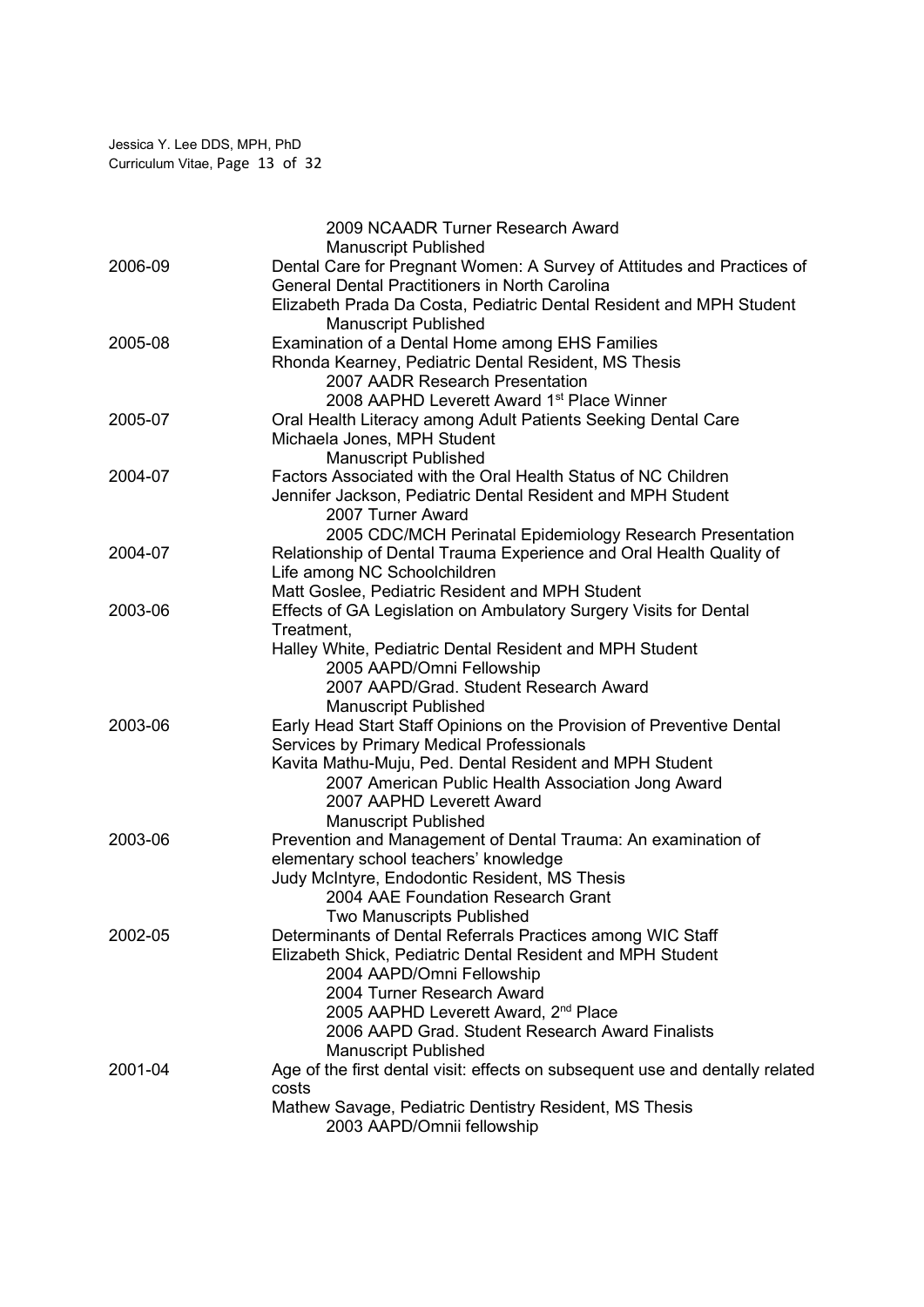### 2003 AAPD GSRA Finalist 2004 UNC Graduate School Impact Award Manuscript Published

Doctoral Dissertation Research Committees

| 2013-16 | The Impact of Early Head Start on Children's Oral Health<br>Jackie Hom, PhD Dissertation, Health Policy and Management<br>Mentor: Dr. Gary Rozier<br>2016 UNC Graduate School Impact Award Winner<br>2016 AAPD Graduate Student Research Award Finalist                                        |
|---------|------------------------------------------------------------------------------------------------------------------------------------------------------------------------------------------------------------------------------------------------------------------------------------------------|
| 2011-15 | Acts Before Congress: how interest groups may influence oral health<br>policy making in the US Government<br>Nick Mosca, DrPH Dissertation, Health Policy and Management                                                                                                                       |
| 2010-13 | Mentor: Dr. Tom Ricketts<br>Comparative Effectiveness of Delivery Models for Preventing<br>Dental Caries in Young Children<br>Ashley Kranz, PhD Dissertation, Health Policy and Management<br>Mentor: Dr. Gary Rozier                                                                          |
| 2007-10 | 2013 UNC Graduate School Impact Award Winner<br>Effects of Early and Regular Preventive Dental Care on Treatment Use,<br><b>Costs and Dental Disease</b><br>Heather Beil, PhD Dissertation, Health Policy and Management<br>Mentor: Dr. Gary Rozier<br><b>AHRQ Dissertation Grant Received</b> |
|         | Other Thesis and Predoctoral Research Committees                                                                                                                                                                                                                                               |
| 2013-16 | Oral Health Status and Disparities of LGBT Adults in America<br>Scott Schwartz, MPH Thesis, Mentor: Dr Divaris                                                                                                                                                                                 |
| 2013-16 | Provider perceptions of treatment options for immature permanent teeth<br>Alison St Paul, MS Thesis, Mentor: Asma Khan<br>2016 AAE Annual Session Poster Presentation                                                                                                                          |
| 2012-15 | Manuscript published<br>Optimizing the fit between pediatric dentistry training programs and<br>applicants<br>Kevin Ricker, MS Thesis, Mentor: Dr Divaris                                                                                                                                      |
| 2011-14 | <b>Manuscript Published</b><br>Caregivers' Perceptions about Discussing their Children's Weight in the<br><b>Dental Setting</b><br>Felicia Swinney, MS Thesis, Mentor: Dr Vann<br><b>Manuscript Published</b>                                                                                  |
| 2010-13 | Dynamic Finite Element Analysis of Maxillary Central Incisor Trauma<br>Jordan Olsen, MS Thesis, Mentor: Dr. Koroluk                                                                                                                                                                            |
| 2010-13 | The Malleability of Perceptual Processing in Orthodontics:<br><b>Facial Attractiveness Assessment.</b><br>Dr Tate Jackson, MS Thesis, Mentor: Dr. Proffitt<br>2 Manuscripts Published                                                                                                          |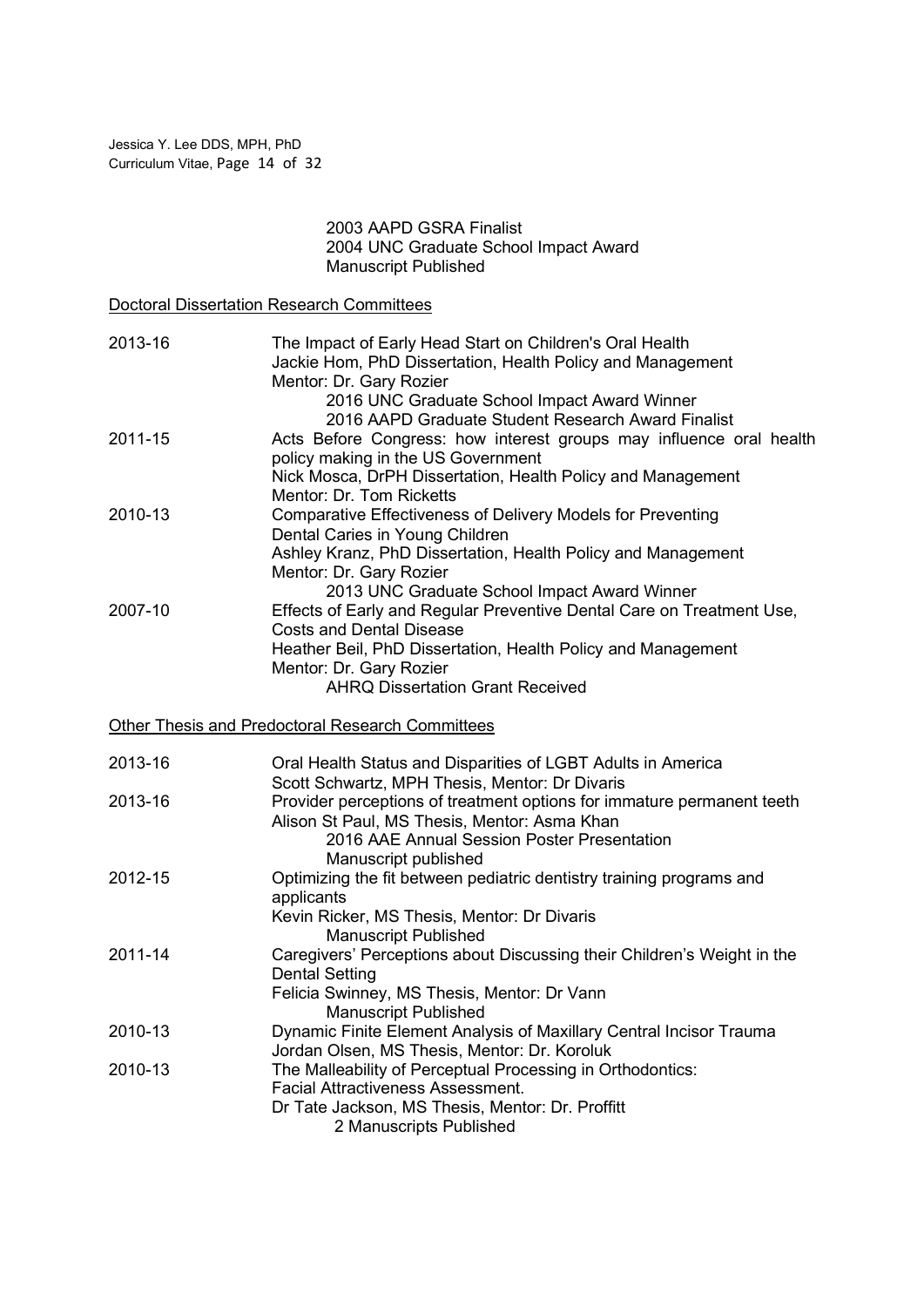| 2009-12 | Knowledge and Practice of Eating Disorders Among a Group of<br><b>Adolescent Dental Patients.</b> |
|---------|---------------------------------------------------------------------------------------------------|
|         | Travis Hicks, MS Thesis, Mentor: Dr Roberts                                                       |
|         | 2011 AAPD/3M ESPE Fellowship Winner                                                               |
|         | <b>Manuscript Published</b>                                                                       |
| 2008-11 | Conscious Sedation for Overweight and Obese Children: Is it time to                               |
|         | rethink our protocol?                                                                             |
|         | Jina Kang, MS Thesis, Mentor: Dr Vann                                                             |
|         | <b>Manuscript Published</b>                                                                       |
| 2008-11 | Caregivers' Parenting Styles: Impact on Pediatric Dental Behavior                                 |
|         | Shannitta Bridgers, MS Thesis, Mentor: Dr Milano                                                  |
|         | 2010 AAPD 3M ESPE Research Fellowship                                                             |
| 2007-10 | Cost-Effectiveness and Dynamics of Early Dental Visits                                            |
|         | Heather Beil, PhD Dissertation, Mentor: Dr Rozier                                                 |
| 2007-10 | The Impact of Poor Oral Health on School Performance in North Carolina                            |
|         | Children                                                                                          |
|         | Stephanie Blumenshine, MS Thesis, Mentor: Dr. Vann<br>2008 AAPD 3M ESPE Research Fellowship       |
|         | 2009 NCAADR Turner Research Award                                                                 |
|         | 2010 AAPD Graduate Student Research Award Finalist                                                |
|         | 2010 AAPD McDonald Research Award                                                                 |
|         | <b>Manuscript Published</b>                                                                       |
| 2006-09 | Serum IgG Antibody Response To Periodontal Pathogens Among                                        |
|         | <b>Pediatric Subjects</b>                                                                         |
|         | Ronan Allen, MS Thesis, Mentor: Dr. Paquette                                                      |
| 2006-08 | Nurse Practitioners' Knowledge and Behaviors regarding periodontal                                |
|         | disease and its impact on Preterm Labor and Low Birth Weight.                                     |
|         | Katie Thomas, MS Thesis, Mentor: Ms Rebecca Wilder                                                |
|         | <b>Manuscript Published</b>                                                                       |
| 2005-08 | Perceptions of the ADHP among Dental Hygienists                                                   |
|         | Doug Lambert, MS Thesis, Mentor: Ms. George                                                       |
|         | <b>Manuscript Published</b>                                                                       |
| 2005-07 | The Relationship of Poor Oral Health on School Performance                                        |
|         | Stephanie Blumenshine, Mentor: Dr. Vann                                                           |
|         | 2007 Bawden Award                                                                                 |
|         | 2007 AADR Caulk Dentsply Research Competition, 2 <sup>nd</sup> Place                              |
|         | 2007 AADR Travel Award Recipient                                                                  |
|         | <b>Manuscript Published</b>                                                                       |
| 2005-08 | Nutritional Counseling: How to Pediatric Dentists Weigh In?                                       |
|         | Antonio Braithwaite, MPH Thesis, Mentor: Dr. Vann                                                 |
|         | 2007 Turner Award                                                                                 |
|         | 2008 AAPD GSRA Finalists                                                                          |
| 2005-08 | Manuscript published<br>Epidemiology of Anterior Tooth Trauma                                     |
|         | Julie Molina, MS Thesis, Mentor: Dr. Vann                                                         |
|         | 2006 AAPD Omni Fellowship                                                                         |
|         | 2008 AAPD GSRA Finalists                                                                          |
|         | <b>Manuscript Published</b>                                                                       |
|         |                                                                                                   |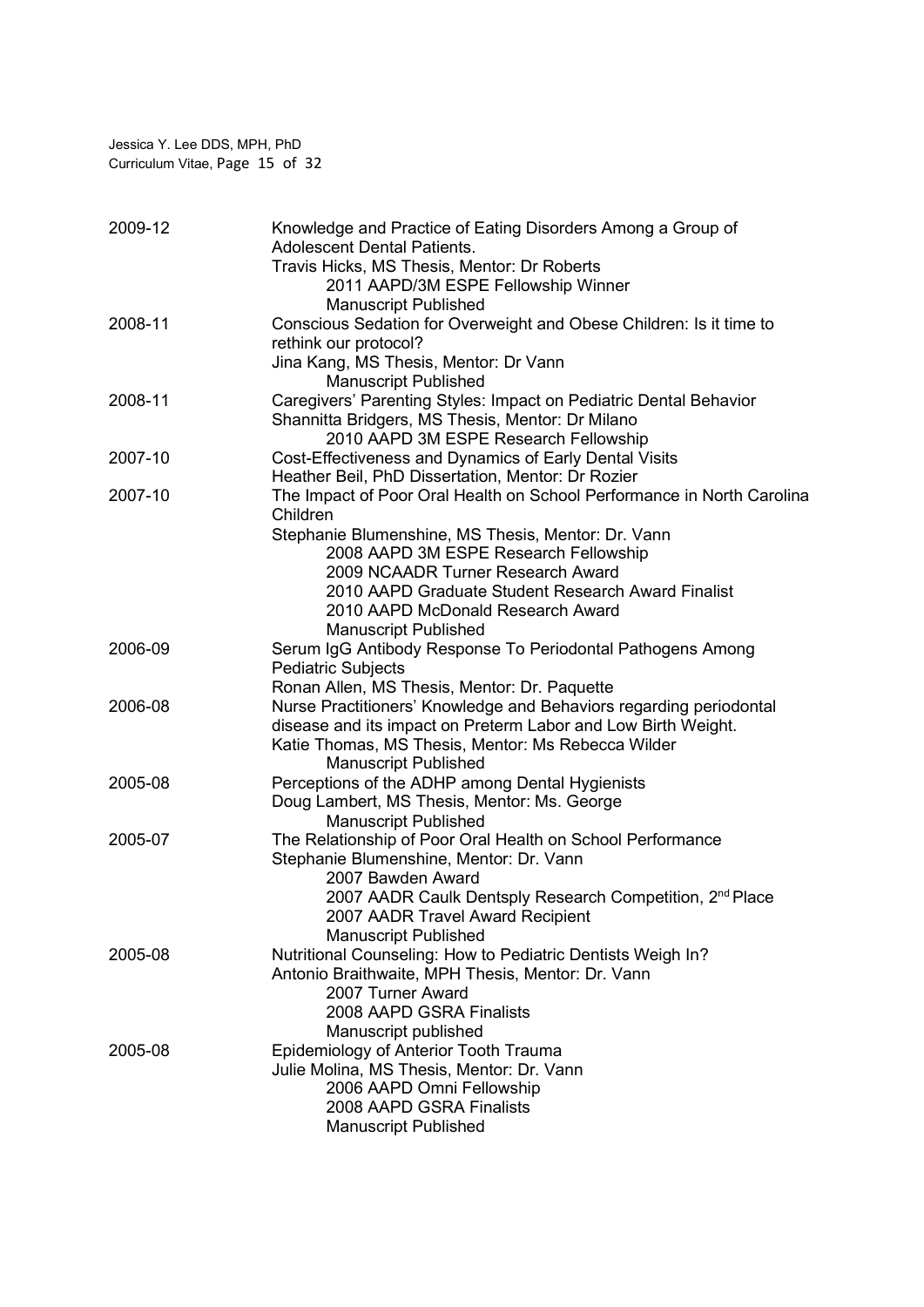Jessica Y. Lee DDS, MPH, PhD Curriculum Vitae, Page 16 of 32

| 2002-05 | Factors Associated with Orthodontists Acceptance of Medicaid Patients<br>Jannie Lee, MS Thesis, Mentor: Dr. Phillips |
|---------|----------------------------------------------------------------------------------------------------------------------|
|         | <b>Manuscript Published</b>                                                                                          |
| 2002-05 | Perceived Caregiver Oral Health Beliefs and its Association with Early                                               |
|         | <b>Childhood Caries</b>                                                                                              |
|         | Clarence Tang, Mentor: Dr. Quinonez                                                                                  |
|         | 2004 Summer Research Fellowship                                                                                      |
|         | <b>Manuscript Published</b>                                                                                          |

# Faculty Development Committees

| 2018-present | Member, Ryan Cook, Clinical Associate Professor and Program Director,<br>Department of Prosthodontics.                         |
|--------------|--------------------------------------------------------------------------------------------------------------------------------|
| 2017-present | Member, Kim Sanders, Clinical Assistant Professor Eshelman School of<br>Pharmacy (joint appointment with School of Dentistry). |
| 2015-present | Chair, Dr Tate Jackson, Assistant Professor Department of Orthodontics                                                         |
| 2015-present | Chair, Dr Patricia Miguez, Assistant Professor Department of Operative<br>Dentistry                                            |
| 2014-present | Member, Dr Peter Tawil, Assistant Professor Department of Endodontics                                                          |
| 2013-2016    | Chair, Dr Tung Nguyen, Assistant Professor Promotion to Associate<br>Professor, Department of Orthodontics                     |
| 2012-2014    | Chair, Dr Kimon Divaris, Research Assistant Professor to Associate<br>Professor, Department of Pediatric Dentistry             |

# PROFESSIONAL SERVICE

# University of North Carolina at Chapel Hill

| <b>Chair-UNC SOD Department Chairs Council</b>                         |
|------------------------------------------------------------------------|
| Member-Administrative Review Committee for Dean, School of Medicine    |
| Member-UNC SOD Leadership Committee (Chairs, Deans)                    |
| Chair-Search Committee, Pediatric Dentistry Faculty Position           |
| Chair-School of Dentistry Compensation Incentive Committee             |
| Member-SOD Research Advisory Committee                                 |
| Member—UNC Graduate School Administrative Board                        |
| Member-UNC Graduate School Fellowship Committee                        |
| Member—Cecil G. Sheps Center for Health Services Research Policy Board |
| Chair-Search Committee, Pediatric Dentistry Faculty Position           |
| Dental Service Credentialing Review Committee-UNC Hospitals            |
| Member—SOD Ad Hoc Committee to Revise the PTAC Document                |
| President-OKU Dental Honor Society UU Chapter                          |
| President Elect-OKU Dental Honor Society UU Chapter                    |
| Vice President-OKU Dental Honor Society UU Chapter                     |
| Member-UNC SOD Nominating Committee, UNC Council of the Faculty        |
| Director-UNC SOD Health Services Research Program                      |
| Member—UNC Taskforce on Promoting Emerging Campus Communities          |
| Member-SOD UNC Promotion and Tenure Advisory Committee                 |
|                                                                        |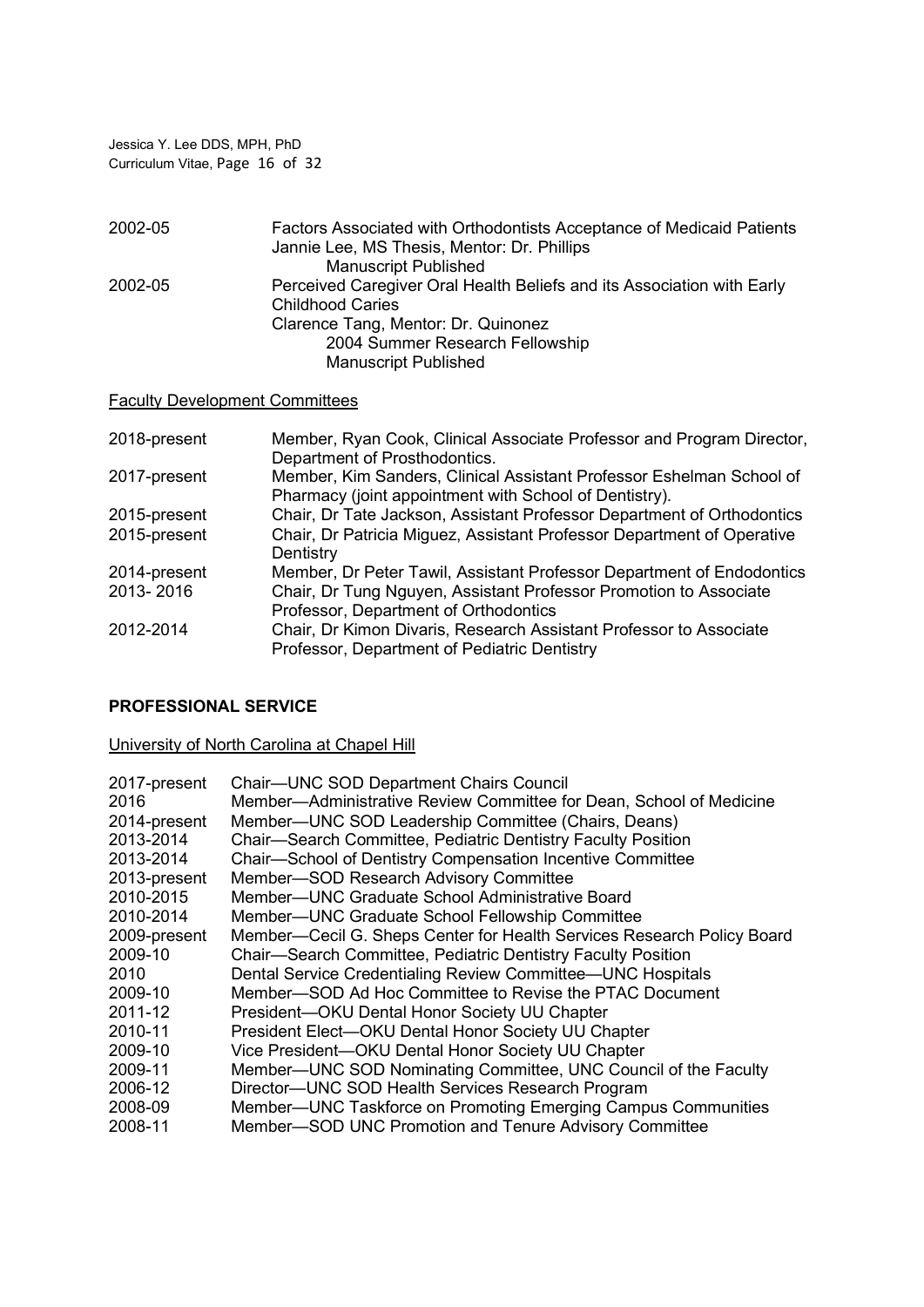Jessica Y. Lee DDS, MPH, PhD Curriculum Vitae, Page 17 of 32

| 2009-10<br>2008-09<br>2008-present<br>2006-present<br>2006-2012 | Past President—NC Section of the American Association of Dental Research<br>President—NC Section of the American Association of Dental Research<br>Member-UNC SOD Faculty Development Committee<br>Member-UNC SOD Research Executive Committee |
|-----------------------------------------------------------------|------------------------------------------------------------------------------------------------------------------------------------------------------------------------------------------------------------------------------------------------|
| 2007-08                                                         | Member-UNC Hospitals Surgical Operations Taskforce                                                                                                                                                                                             |
| 2004-09                                                         | President-elect—NC Section of the American Association of Dental Research                                                                                                                                                                      |
| 2004-06                                                         | Member-SOD Institutional Research Advisory Committee, School of Dentistry<br>Member-UNC SOD Research Incentive Committee, School of Dentistry                                                                                                  |
| 2004-07                                                         | Member-Ad Hoc Committee on Pediatric Dentistry Board Diplomat Status                                                                                                                                                                           |
| 2003-04                                                         | Chair-March of Dimes Walk Committee, School of Dentistry                                                                                                                                                                                       |
| 2002-07                                                         | Member-Residents Selection Committee, Dept of Pediatric Dentistry                                                                                                                                                                              |
| 2002-04                                                         | Chair-State Employees Combined Campaign, Dept of Pediatric<br>Dentistry                                                                                                                                                                        |
| National/State                                                  |                                                                                                                                                                                                                                                |
| 2018-present                                                    | Vice President- American Academy of Pediatric Dentistry                                                                                                                                                                                        |
| 2017-2018                                                       | Secretary/Treasurer- American Academy of Pediatric Dentistry                                                                                                                                                                                   |
| 2016-present                                                    | Member-National Advisory Board for Health Literacy in Dentistry                                                                                                                                                                                |
| 2015-2017                                                       | Member-Dentaquest Institute Advisory Board                                                                                                                                                                                                     |
| 2016-2017                                                       | Chair-Speakers Bureau, American Academy of Pediatric Dentistry                                                                                                                                                                                 |
| 2013-2015                                                       | Member-Expert panel for the ADA Center for Evidence-Based Dentistry's<br>update of Evidence-Based Clinical Recommendations for the Use of Pit-<br>and-Fissure Sealants                                                                         |
| 2013-14                                                         | Chair—Dental Quality Alliance Pediatric Quality Measures Workgroup                                                                                                                                                                             |
| 2013-16                                                         | At Large Trustee-American Academy of Pediatric Dentistry                                                                                                                                                                                       |
| 2013-16                                                         | Member-AAPD Evidence-Based Dentistry Committee                                                                                                                                                                                                 |
| 2012-13                                                         | Parliamentarian-American Academy of Pediatric Dentistry                                                                                                                                                                                        |
| 2012-13                                                         | Member-AAPD Polices and Procedure Committee                                                                                                                                                                                                    |
| 2012-17                                                         | Member-Health Smiles, Healthy Children Program and Grants Committee                                                                                                                                                                            |
| 2011-present                                                    | Member-AAPD Research and Policy Center Advisory Board                                                                                                                                                                                          |
| 2010-12                                                         | Member-American Academy of Pediatric Dentistry (AAPD) Taskforce on<br>Strengthening Science in AAPD Guidelines and Journals                                                                                                                    |
| 2010-16                                                         | Reviewer-Health Smiles, Healthy Children Research/Access to Care Grants                                                                                                                                                                        |
| 2009-12                                                         | Chair-AAPD Council on Scientific Affairs                                                                                                                                                                                                       |
| 2009-10                                                         | Member-AAPD Ad Hoc Committee of Recertification of the Specialty                                                                                                                                                                               |
| 2008-10                                                         | Member-AAPD Ad Hoc Committee on Residency Training Standards                                                                                                                                                                                   |
| 2011-12                                                         | President-North Carolina Academy of Pediatric Dentistry                                                                                                                                                                                        |
| 2010-11                                                         | Vice President-North Carolina Academy of Pediatric Dentistry                                                                                                                                                                                   |
| 2008-10                                                         | Member-NC Academy of Pediatric Dentistry Board of Directors                                                                                                                                                                                    |
| 2005-11                                                         | Member-AAPD Committee on Perinatal Oral Health                                                                                                                                                                                                 |
| 2004-09                                                         | <b>Expert Consultant-AAPD Council on Scientific Affairs</b>                                                                                                                                                                                    |
| 2004-14                                                         | <b>Expert Consultant-AAPD Council on Postdoctoral Education</b>                                                                                                                                                                                |
| 2004-06                                                         | <b>Expert Consultant-AAPD Council on Clinical Affairs</b>                                                                                                                                                                                      |
| 2003-04                                                         | Member-AAPD Academic Workforce Committee                                                                                                                                                                                                       |
| 2003-18                                                         | <b>Consultant-AAPD Committee on Governmental Affairs</b>                                                                                                                                                                                       |
| 2002-04                                                         | Chair-AAPD CDHP/AAPDF Health Services Research Award                                                                                                                                                                                           |
| 2000-14                                                         | Consultant-AAPD Council on Dental Benefit Programs                                                                                                                                                                                             |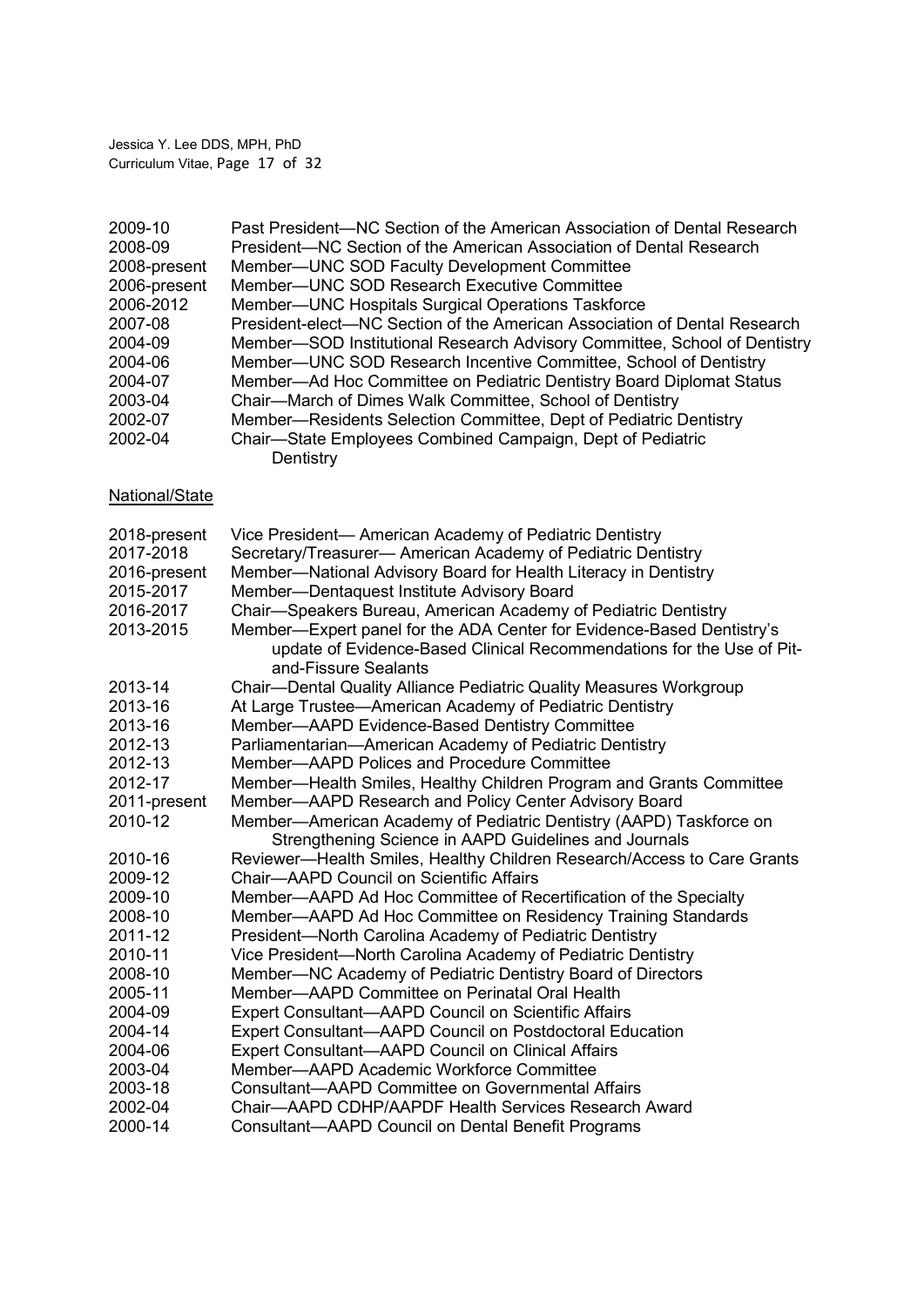Jessica Y. Lee DDS, MPH, PhD Curriculum Vitae, Page 18 of 32

| 1997-2009 | Member-American Association of Dental Research Legislative Cohorts  |
|-----------|---------------------------------------------------------------------|
| 1995-2009 | Member-American Dental Education Assn Legislative Advocates Network |
| 1999-2000 | Member-North Carolina Rainbow Care Committee                        |

1998-2004 Consultant—North Carolina Institute of Medicine

# Service and Engagement Activities

| Member-Orange County Partnership to End Homelessness<br>2006-08<br>Chair-Orange County Board of Health<br>2006-07<br>Vice Chair-Orange County Board of Health<br>2005-06<br>Chair-Orange County Committee of Personal and Dental Health<br>2004-06 |
|----------------------------------------------------------------------------------------------------------------------------------------------------------------------------------------------------------------------------------------------------|
|                                                                                                                                                                                                                                                    |
|                                                                                                                                                                                                                                                    |
|                                                                                                                                                                                                                                                    |
|                                                                                                                                                                                                                                                    |
| Member-Orange County Committee of Personal and Dental Health<br>2002-10                                                                                                                                                                            |
| Member-Orange County Board of Health<br>2002-10                                                                                                                                                                                                    |

### **Peer Review Journals and Editorial Boards**

| 2014-present | Associate Editor-Journal of Dental Research               |
|--------------|-----------------------------------------------------------|
| 2009-2014    | Editorial Board—Journal of Dental Research                |
| 2005-present | Editorial Board-Journal of Public Health Dentistry        |
| 2004-present | Editorial Board-Dental Traumatology                       |
| 2004-08      | <b>Editorial Board-Pediatric Dentistry</b>                |
| 2005-present | Ad Hoc Reviewer-Pediatrics                                |
| 2004-present | Ad Hoc Reviewer—American Journal of Preventive Medicine   |
| 2004-present | Ad Hoc Reviewer-Journal of Dental Research                |
| 2004-present | Ad Hoc Reviewer—American Journal of Public Health         |
| 2003-present | Ad Hoc Reviewer-Community Dentistry and Oral Epidemiology |
| 2000-present | Ad Hoc Reviewer-Maternal and Child Health Journal         |
| 1999-present | Ad Hoc Reviewer-Journal of Public Health Dentistry        |
| 1998-present | Ad Hoc Reviewer-Journal of Dental Education               |
| 1998-present | Ad Hoc Reviewer-Pediatric Dentistry                       |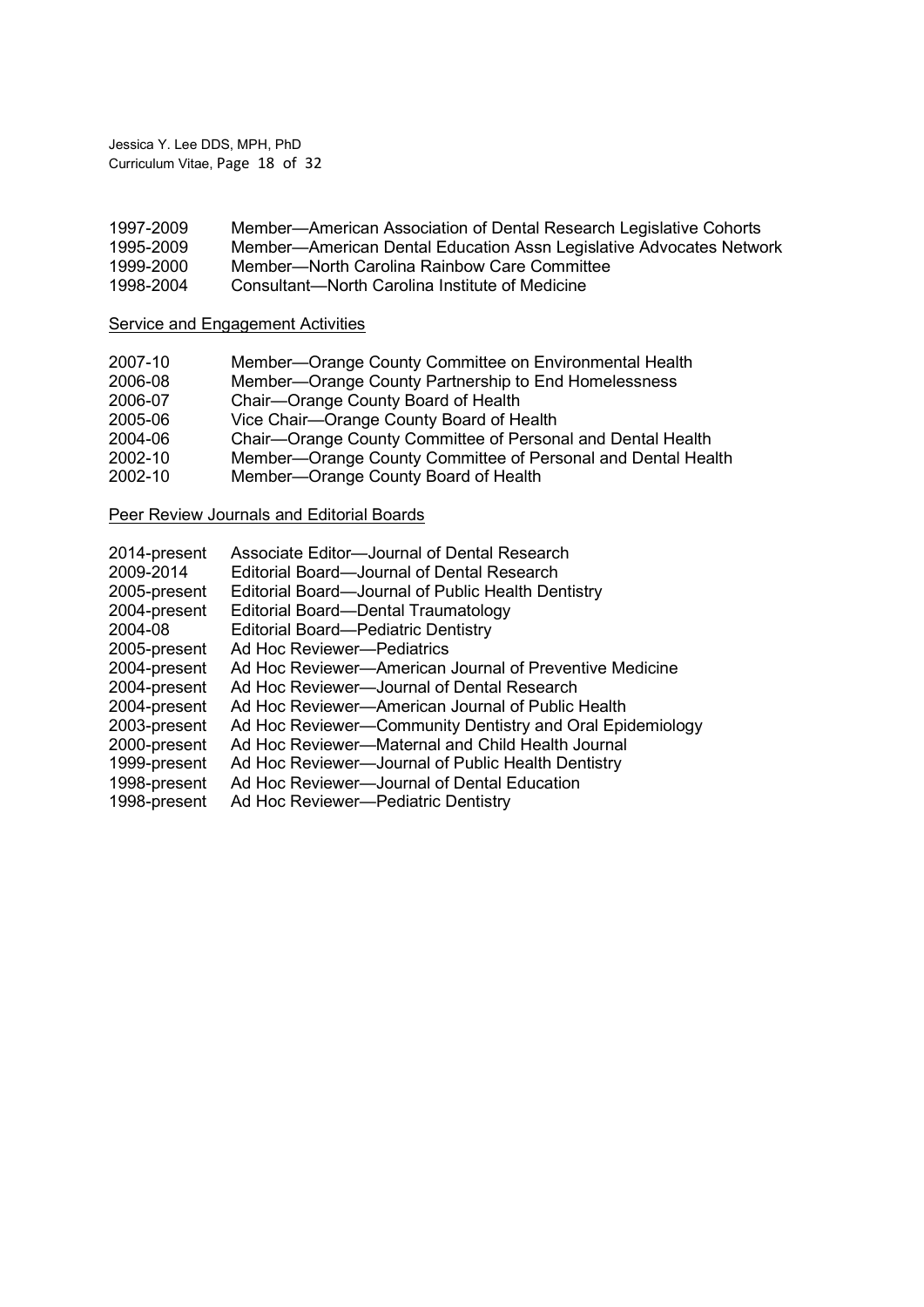Jessica Y. Lee DDS, MPH, PhD Curriculum Vitae, Page 19 of 32

#### Scientific Peer Review

- 2016 Ad Hoc NIH Grant Reviewer— ZRG1 HDM-S 57Behavioral and Social Measures for Dental, Oral and Craniofacial Research
- 2015 Ad Hoc NIH Grant Reviewer—ZRG1 HDM R11 Healthcare Delivery and Methodologies Integrated Review Group, National Institutes of Health
- 2015 Ad Hoc NIH Grant Reviewer— ZRG1 BCHI X 05 Health Delivery and Methodologies Division of AIDS, Behavioral and Population Sciences
- 2014 Ad Hoc NIH Grant Reviewer—2014/05 ZDE1 JR (29) National Institute of Dental and Craniofacial Research Special Emphasis Panel
- 2013 Ad Hoc NIH Grant Reviewer—ZRG1 HDM-X (56) Division of AIDS, Behavioral and Population Sciences
- 2011 Reviewer—SNIDCR Behavioral or Social Intervention Planning and Pilot Data Grant (R34)
- 2011 Ad Hoc Reviewer—Social Psychology, Personality and Interpersonal Processes Study **Section**
- 2010 NIH Grant Reviewer—Building Sustainable Community-Linked Infrastructure to Enable Health Science Research, part of the American Recovery and Reinvestment Act of 2009 (RC4)
- 2010 Ad Hoc Reviewer—Skeletal Biology Development and Disease Study Section (R21, R15, RO1)
- 2009 Ad Hoc NIH Grant Reviewer—NIDCR Special Grants Review (training awards)
- 2009 NIH Grant Reviewer—Special Emphasis Panel/Scientific Review Group 2009/10 ZRG1 RPHB-A (Comparative Effectiveness Challenge Grants)

### Society Memberships

- 2015-present International College of Dentists
- 2010-present American College of Dentists
- 2006-present Omega Kappa Upsilon Dental Honor Society
- 2003-08 Delta Omega Honorary Public Health Society
- 2002-present North Carolina Section of the American Association of Dental Research
- 1997-present American Academy of Pediatric Dentistry
- 1996-present American Association of Public Health Dentistry
- 1997-2016 American Public Health Association
- 1997-2009 Academy for Health Services Research and Health Policy
- 1997-present Southeastern Society of Pediatric Dentistry
- 1997-present North Carolina Academy of Pediatric Dentistry
- 1993-present American Dental Association
- 1993-present American Association of Dental Research
- 1993-present American Dental Education Association
- 1993-97 American Association of Women Dentists

### Bibliography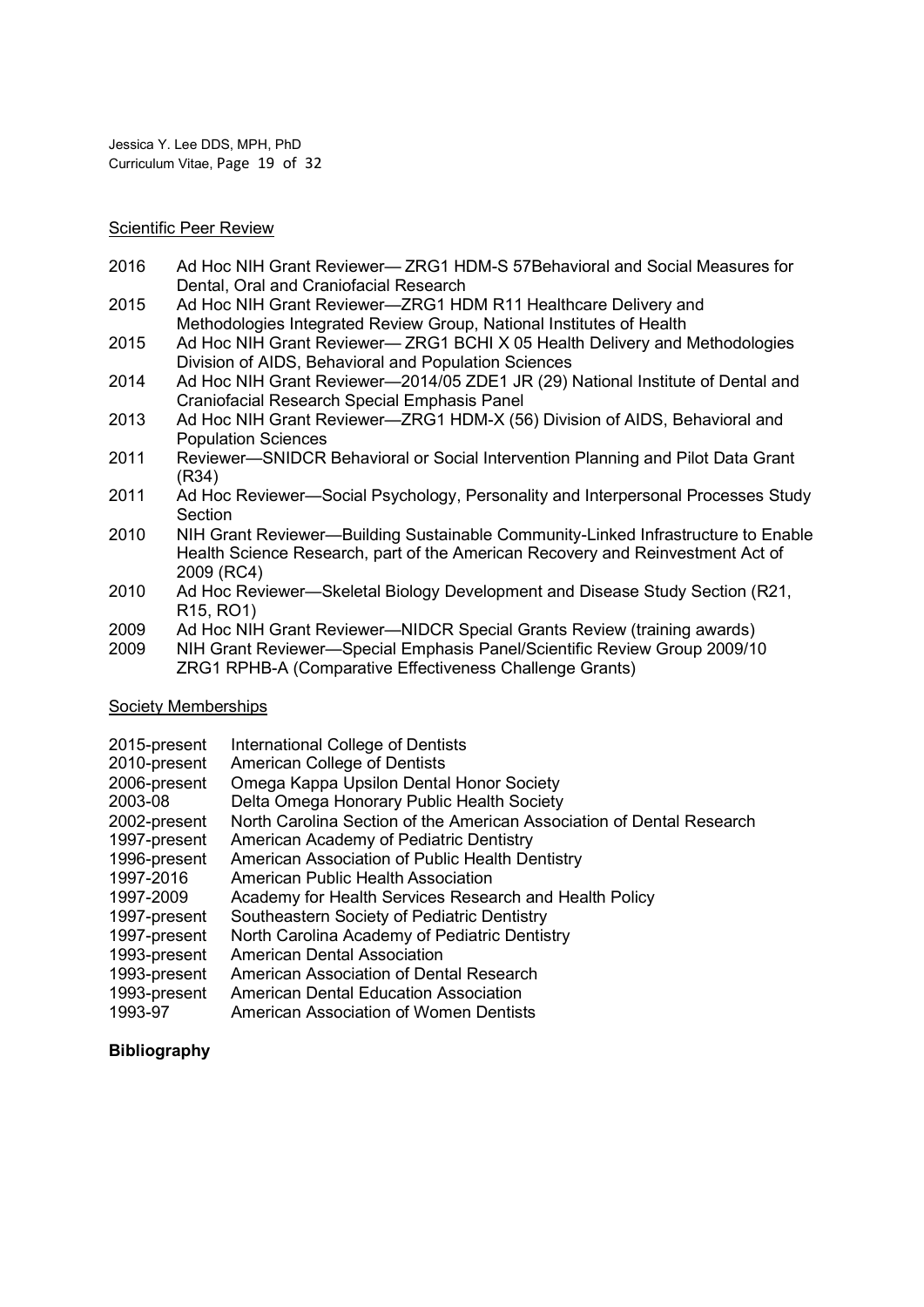Jessica Y. Lee DDS, MPH, PhD Curriculum Vitae, Page 20 of 32

### Book Chapters

- 1. Lee JY, Vann WF Jr. Children's Oral Health. In: Kotch JB, ed. Maternal and Child Health: Programs, Problems and Policies in Public Health, 3<sup>rd</sup> ed. Boston, MA: Jones and Barlett Publishing: 2012;
- 2. Gasporini K, Lee JY. Infant Oral Health. In: Casamassimo PS, AJ Nowak, eds. The Handbook of Pediatric Dentistry, 4<sup>th</sup> ed. Chicago, IL: American Academy of Pediatric Dentistry; 2011:1-8.
- 3. Lee JY, Community Program and Oral Health. In: Berg JH, Slayton RL, eds. Early Childhood Oral Health. Hoboken, NJ: Wiley-Blackwell; 2009: 223-36.
- 4. Lee JY, Gasporini K. Infant Oral Health. In: Casamassimo PS, AJ Nowak, eds. The Handbook of Pediatric Dentistry, Third Edition. American Academy of Pediatric Dentistry; 2007: 1-8.
- 5. Lee JY, Leonard R, Stamm JW. Intramural Faculty Practice Plans: Their Place in Contemporary Dental Education. In: Brown LJ, Meskin L, eds. The Economics of Dental Education. Chicago, IL: American Dental Association Policy Research Center; 2004: 161-77.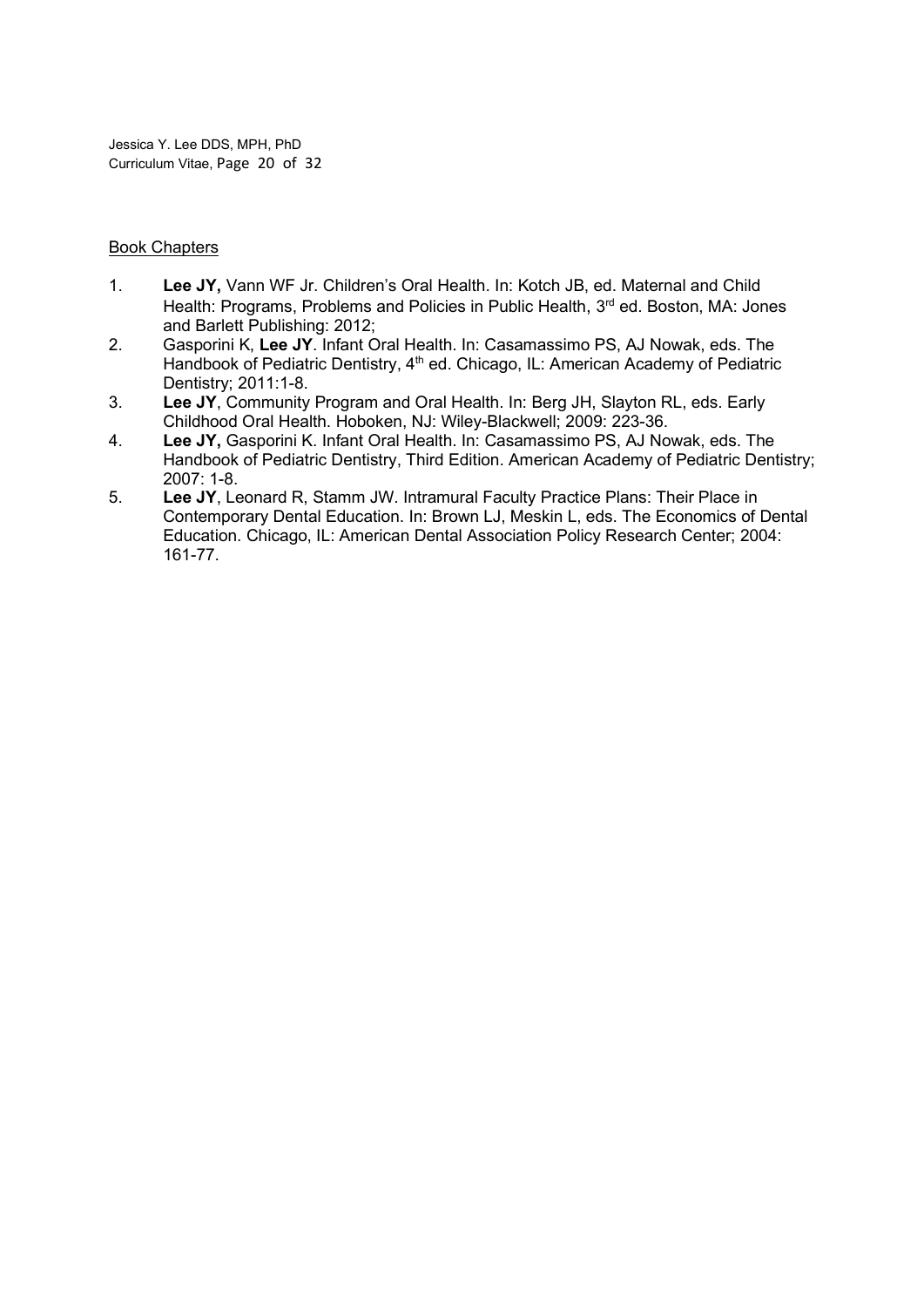Jessica Y. Lee DDS, MPH, PhD Curriculum Vitae, Page 21 of 32

### Journal Articles (\*Refereed)

- 1\* Lee JY. Oral Health Literacy May Lead to Poorer Oral Health Outcomes. Journal of Evidence Based Dental Practice. available May 30, 2018 at https://doi.org/10.1016/j.jebdp.2018.05.003.
- 2\* Meyer BD, Casamassimo P, Lee JY, Thikkurissy S and Vann WF jr. An algorithm-based approach for behavior and disease management in children Pediatric Dentistry (In press)
- 3\* Schwartz SB, Lee JY, Casamassimo, PS, Reggiardo, P, Wright R, and Litch SC. Pediatric Dentists' Attitudes, Perceptions, and Experience with the Affordable Care Act Pediatric Dentistry, 2017,39:392-396.
- 4\* Meyer BD, Lee JY, and Casey M. Dental Treatment and Expenditures Under General Anesthesia Among Medicaid-Enrolled Children in North Carolina. Pediatr Dent 2017;39(7):439-44.
- 5\* Burgette JM, Presser JS, Weinberger M, King R, Lee JY, and Rozier RG. Absence of a Moderating Effect of Parent Health Literacy on Early Head Start Enrollment and Dental Use. Journal of Public Health Dentistry (in press).
- 6\* Burgette JM, Presser JS, Weinberger M, King R, Lee JY, and Rozier RG. Enrollment in Early Head Start and Oral Health-related Quality of Life. Quality of Life DOI: 10.1007/s11136-017-1584-7.
- 7\* Guo D, Roberts MW, Lee JY, and Vann WF jr. Identification of Preferred Healthy Weight Counseling Approaches for Children in the Dental Setting. Journal of Clinical Pediatric Dentistry (in Press).
- 8\* Meyer B, Lee JY, Lampiris L, Vossers S, Mihas P, and Divaris K. They told me to take him somewhere else:" caregivers' experiences seeking emergency dental care for their children. Pediatric Dentistry (in Press)
- 9<sup>\*</sup> Lee JY, Watt RG, Williams DM, and Giannobile WV, A New Definition for Oral Health, J Dent Res. December 20, 2016 DOI; 0.1177/0022034516682718
- 10\* St Paul A, Phillips C, Lee JY, Khan AA. Provider Perceptions of Treatment Options for Immature Permanent Teeth. J Endod. 2017 Jun;43(6):910-915 PMID: 28457638
- 11<sup>\*</sup> Burgette JM, Rozier RG, King R, Weinberger M, Lee JY, and Presser JS. The Impact of Early Head Start in North Carolina on Dental Use for Children under 3 Years-old. American Journal of Public Health (in Press).
- 12\* Lee JY and Giannobile WV. Taxes on Sugar-Sweetened Beverages A Strategy to Reduce Epidemics of Diabetes, Obesity, and Dental Caries? J Dent Res September 26, 2016 0022034516668788. (6<sup>th</sup> most downloaded paper of JDR in 2016).
- 13\* Burgette JM, Lee JY, Baker AD, Vann WF Jr Is Dental Utilization Associated with Oral Health Literacy? J Dent Res. 2016, 95(2):160-6. PMID: 26567035 PMCID: PMC4720957 [Available on 2017-02-01]
- 14\* Meyer BD and Lee JY. The confluence of sugar, dental caries and health policy. J Dent Res 2015, Vol. 94(10) 1338–1340.
- 15\* Ricker K, Mihas P, Lee JY, Guthmiller JM, Roberts MW, Divaris K,. Educators' and Applicants' Views of the Postdoctoral Pediatric Dentistry Admission Process: A **Qualitative**

Study. J Dent Educ. 2015; 79:1272-1278.

16\* Junkes MC, Fraiz FC, Sardenberg F, Lee JY, Paiva F, and Ferreira FM. Validity and Reliability of the Brazilian Version of the Rapid Estimate of Adult Literacy in Dentistry – BREALD-30 PLoS One. 2015; 10(7): e0131600. Published online 2015 Jul 9. doi: 10.1371/journal.pone.0131600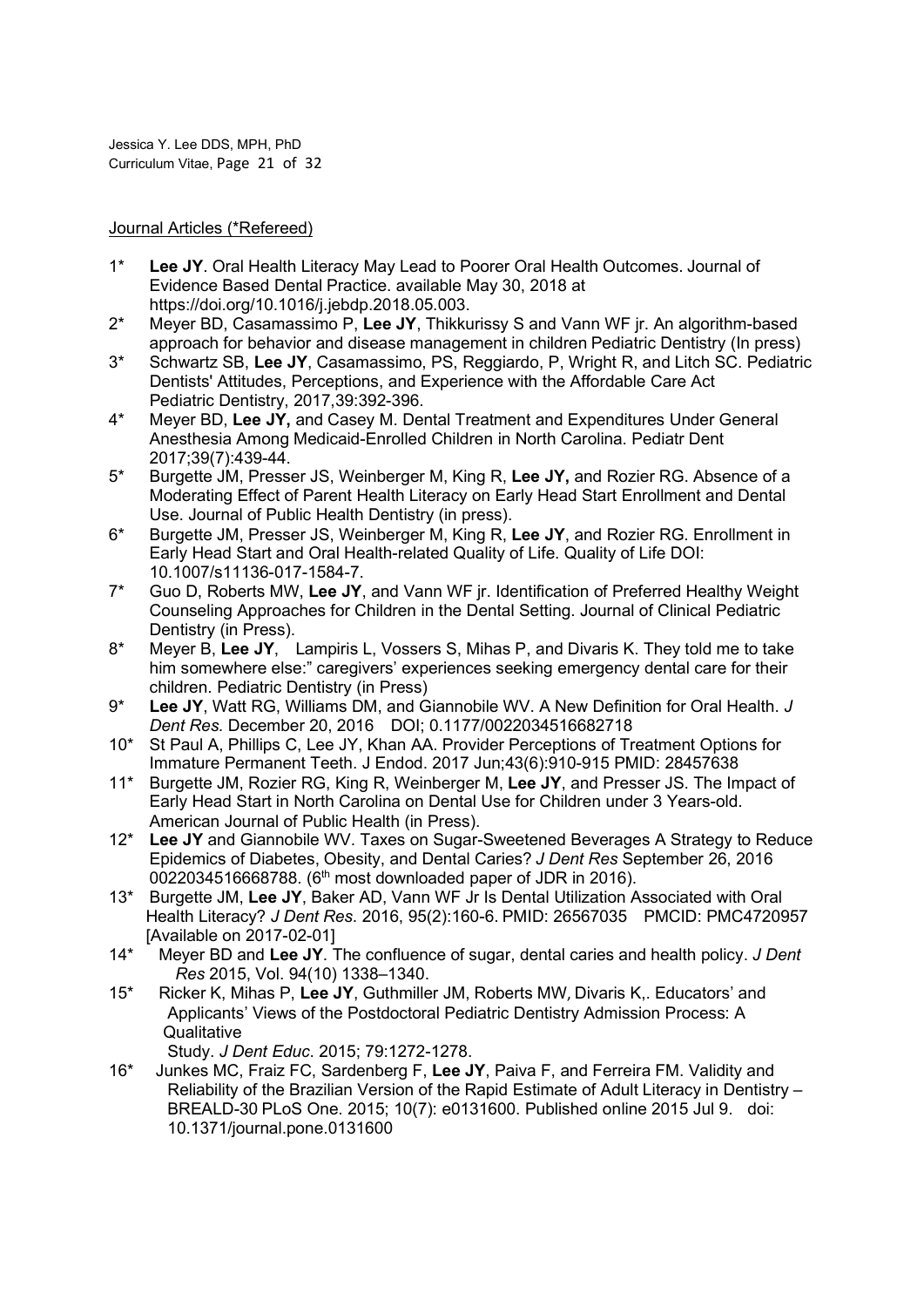Jessica Y. Lee DDS, MPH, PhD Curriculum Vitae, Page 22 of 32

17\* Swinney F, Vann WF, Jr, Mihas P, Burgette JH, Ammerman A and Lee JY. Caregivers Perceptions about Discussing Children's Weight: A Pilot Study. Dentistry Volume 2 : Issue

2 Ref. #: 1000DOJ2110

- 18\* Kranz AM, Lee JY, Divaris K, Baker AD, Vann WF Jr. North Carolina Physician-Based Preventive Oral Health Services Improves Access and Use Among Young Medicaid Enrollees. Health Affairs 2014 33(12): 2144-2152. PMID: 25489032, PMCID: PMC4331078.
- 19\* Lee JY, Divaris K, DeWalt DA, Baker AD, Gizlice Z, et al. (2014) Caregivers' Health Literacy and Gaps in Children's Medicaid Enrollment: Findings from the Carolina Oral Health Literacy Study. PLoS ONE 9(10): e110178. doi:10.1371/journal.pone.0110178. PMID: 25303271,PMCID: PMC4193870
- 20\* Casamassimo PS, Lee JY, Marazita ML, Milgrom P, Chi DL, and Divaris K. Improving Children's Oral Health: An Interdisciplinary Research Framework, Journal of Dental Research 2014 93:938-42. PMID: 25122218, PMCID: PMC4212323.
- 21\* Roberts MW, Lee JY, Frantz EG. Preference of North Carolina (USA) Paediatric Cardiologists for the American Heart Association Guidelines for Prevention of Infectious Endocarditis Prior to Invasive Dental Procedures. Arch Oral Dent Res 2014;1(4):1-6. http://www.vipoa.org/oraldent
- 22\* Kranz AM, Rozier RG, Preisser JS, Stearns SC, Weinberger M, and Lee JY. Comparing medical and dental providers of oral health services on early dental caries experience. Amer Journal of Pub Health. 2014 Jul;104(7):e92-9. doi: 10.2105/AJPH.2014.301972. Epub 2014 May 15. PMID: 24832418 PMCID: PMC4056232
- 23\* Kranz AM, Rozier RG, Preisser JS, Stearns SC, Weinberger M, Lee JY. Preventive services by medical and dental providers and treatment outcomes. J Dent Res. 2014 Jun 2;93(7):633-638. PMID: 24891593 PMCID: PMC4107553.
- 24\* Lee JY and Divaris K. The Ethical Imperative of Addressing Oral Health Disparities: A Unifying Framework 2014: J Dent Res 93(3):224-230. PMID: 24189268 PMCID: PMC3929974.
- 25<sup>\*</sup> Divaris K, Lee JY, Baker AD, Gizlice Z, Rozier RG, DeWalt DA, Vann WF Jr. Influence of caregivers and children's entry into the dental care system. Pediatrics Apr 21 PMID: 24753522; PMCID: PMC4006434
- 26\* Vann WF Jr, Divaris K, Gizlice Z, Baker AD, Lee JY. Caregivers' health literacy and their young children's oral-health-related expenditures. J Dent Res. 2013 Jul;92(7 Suppl):55S-62S. PubMed PMID: 23690350; PubMed Central PMCID: PMC3706176
- 27\* Kranz AM, Rozier RG, Preisser JS, Stearns SC, Weinberger M, Lee JY. Examining continuity of care for Medicaid-enrolled children receiving oral health services in medical offices. Journal Matern Child Health J. 2014 May 7. [Epub ahead of print] PMID: 24802261
- 28\* Long CM, Quinonez RB, Rozier RG, Kranz AM, Lee JY. Barriers to pediatricians' adherence to AAP oral health referral guidelines: North Carolina general dentists' opinions. Pediatric Dentistry. 2014;36:250-256.
- $29*$  Hom J, Burgette L and Lee JY. The effect of North Carolina hospital payor mix on dentalrelated pediatric emergency room utilization. J Public Health Dent. 2013 Fall;73(4):289-96.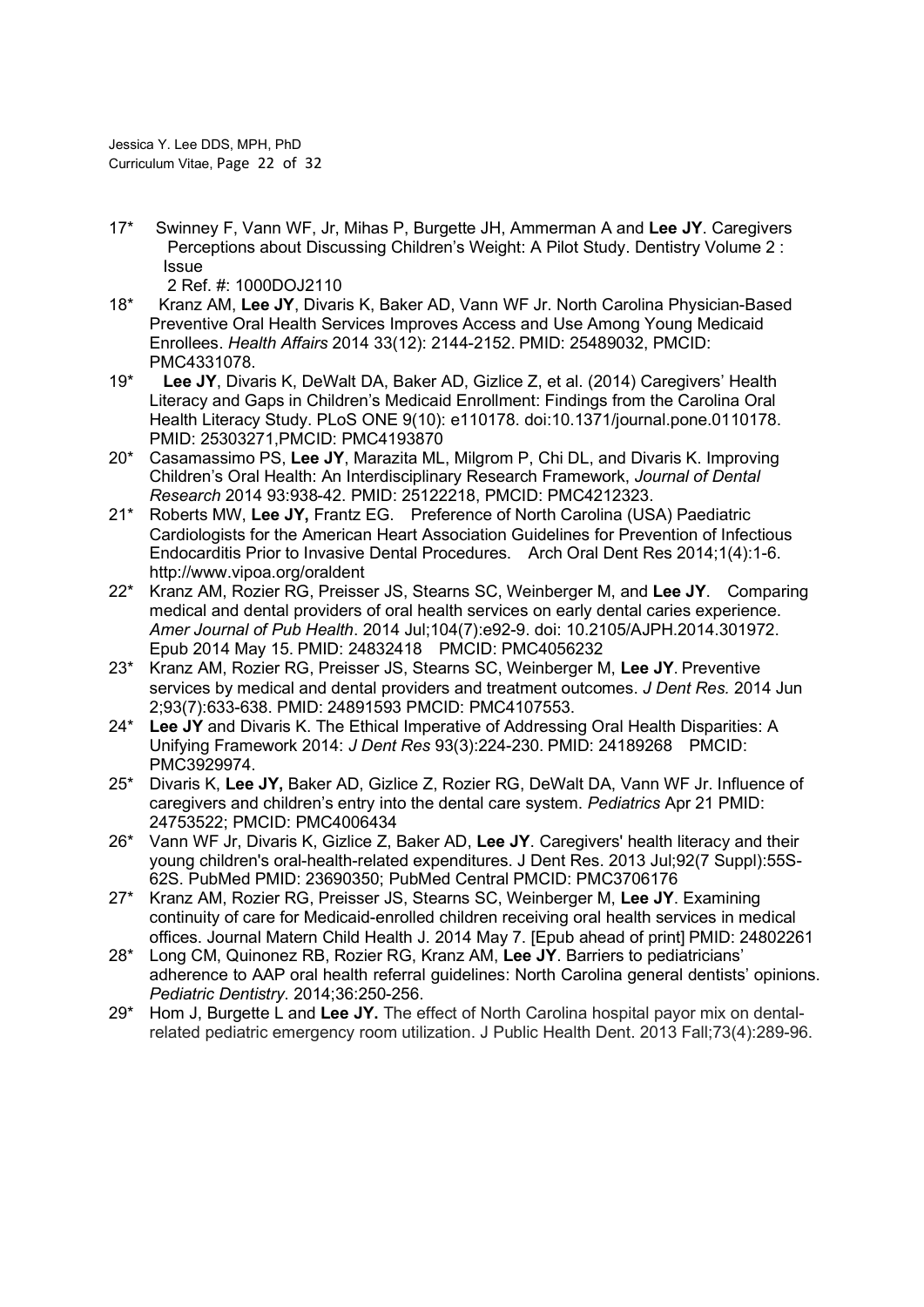Jessica Y. Lee DDS, MPH, PhD Curriculum Vitae, Page 23 of 32

- 30\* McFarland T, Quinonez RB, Phillips C, Lee JY, Chung Y. Provision of Preventive Oral Health Services to Infants and Toddlers: North Carolina General Dentists' Readiness J Oral Health Comm Dent 2013;7(3)140-147
- 31\* Jackson TH, Mitroff SR, Clark K, Proffitt WR, Lee JY, and Nguyen TT. Face symmetry assessment abilities: Clinical implications for diagnosing asymmetry Am J Orthod Dentofacial Orthop 2013;144:663-71.
- 32\* Ng MW, Ramos-Gomez F, Lieberman M, Lee JY, Scoville R, Hannon C and Maramaldi P. Disease Management of Early Childhood Caries: ECC Collaborative Project. International Journal of Dentistry., 2014. doi:10.1155/2014/327801
- 33\* Sanzone LS, Lee JY, Divaris K, DeWalt DA, Baker AD and Vann WF Jr. A Cross Sectional Study Examining Social Desirability Bias in Caregiver Reporting of Children's Oral Health Behaviors. BMC Oral Health 2013, 13:24. DOI: 10.1186/1472-6831-13-24. PMC3680187
- 34\* Hom J, Lee JY, Silverman J, and Casamassimo P. Adherence of State ESPDT Guidelines to Professionally Recommended Best Oral Health Practices. J Am Dent Assoc 2013;144(3):297-305. PMID: 23449906.
- 35\* Lee JY, Stucky BD, Rozier RG, Lee SY and Zeldin LP. Oral Health Literacy Assessment (OHLA): Development of an Oral Health Literacy Instrument for Spanish Speakers J Public Health Dent. 2013;73(1):1-8. doi: 10.1111/jphd.12000. PMID: 23215757, PMCID: PMC4082329.
- 36\* Beil H, Rozier RG, Preisser JS, Stearns SC and Lee JY. Effects of Early Dental Office Visits on Dental Caries Experience. Am J Public Health. Published online ahead of print October 17, 2013: e1–e7. doi:10.2105/AJPH.2013.301325.
- 37\* Stowers ME, Lee JY, Majewski RF, Estrella MR, Yalor GW and Boyton JR. Oral Health Literacy: Awareness and Practices Among Pediatric Dentists. Pediatric Dentistry, 2013 35(5), 430-434.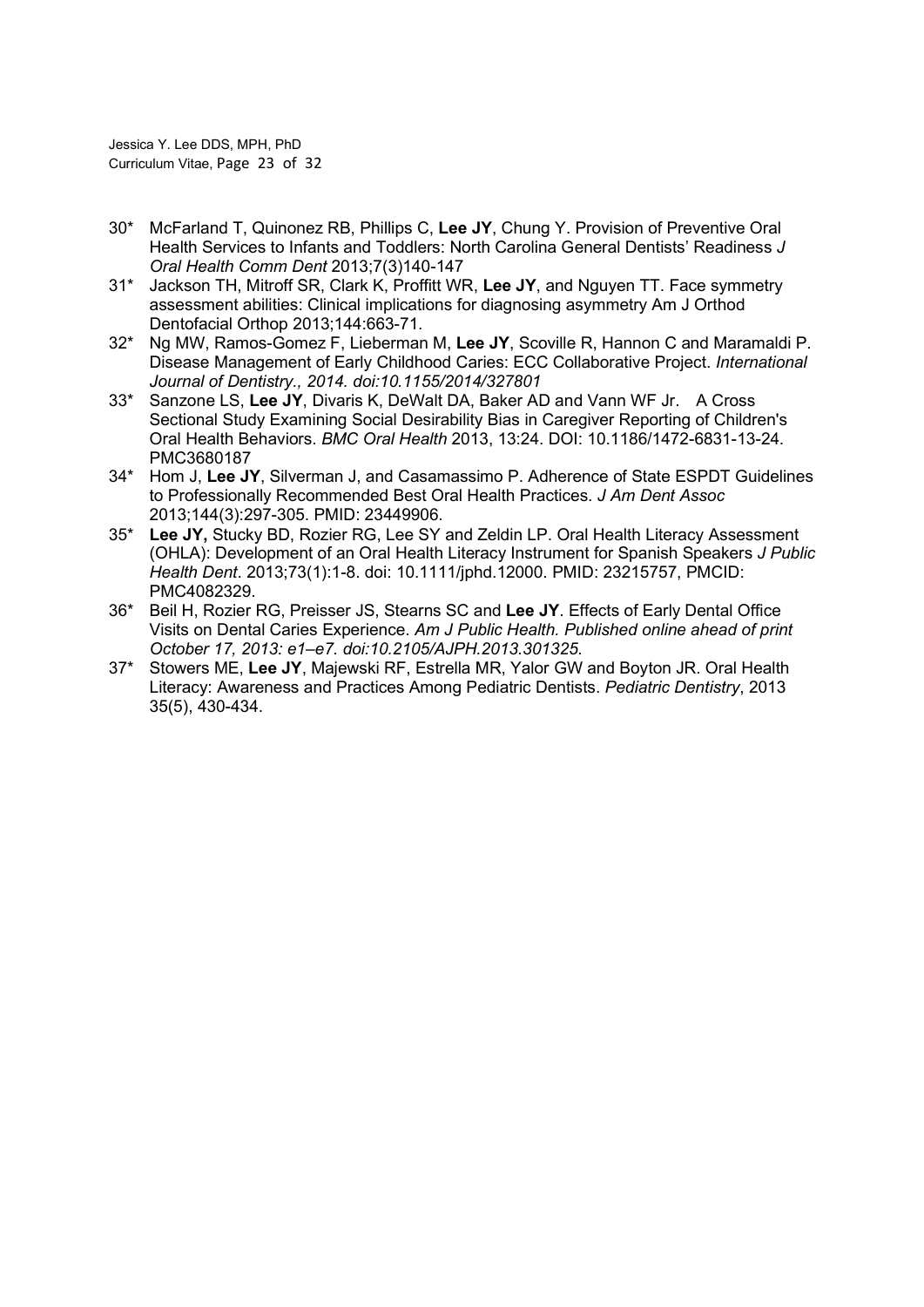Jessica Y. Lee DDS, MPH, PhD Curriculum Vitae, Page 24 of 32

- 38\* Hicks TM, Lee JY, Nguyen T, La Via M, Roberts MW. Knowledge and practice of eating disorders among a group of adolescent patients. J Clin Pediatr Dent 2013:38(1):39-44.
- 39<sup>\*</sup> Beil H, Rozier RG, Preisser JS, Stearns S, and Lee JY, Effect of Early Preventive Dental Visits on Subsequent Dental Treatment and Expenditures. Med Care; 2012;50: 749–756. PMID: 22525611, PMCID: PMC3419323
- 40\* Wehmeyer MM, Corwin CL, Guthmiller JM, Lee JY. The impact of oral health literacy on periodontal health status. J Public Health Dent. 2014 Winter;74(1):80-7. PubMed PMID: 23121152; PubMed Central PMCID: PMC3800213.
- 41\* Jamieson LM, Divaris K, Parker EJ, Lee JY. Oral health literacy comparisons between Indigenous Australians and American Indians. Community Dent Health. 2013 Mar;30(1):52-7. PubMed PMID: 23550508; PubMed Central PMCID: PMC3709981
- $42^*$  Divaris K, Vann WF Jr, Baker AD, Lee JY. Examining the accuracy of caregivers' assessments of young children's oral health status. J Am Dent Assoc. 2012 Nov;143(11):1237-47. PubMed PMID: 23115154; PubMed Central PMCID: PMC3697431.
- 43\* Lee JY. Access to Dental Care for Children in North Carolina. NCMJ 2012; 73:115-117.
- 44\* Hom JM, Lee JY, Divaris K, Baker AD, Vann WF Jr. Oral health literacy and knowledge among patients who are pregnant for the first time. J Am Dent Assoc. 2012 Sep;143(9):972-80. PubMed PMID: 22942142; PubMed Central PMCID: PMC3711860
- 45\* Cherry WR, Lee JY, Shugars D, White R, and Vann WF Jr. Antibiotic Use for Treating Dental Infections in Children: a Survey of Dentists' Prescribing Practices. J Am Dent Assoc. 2012;143;31-38. PMID: 22207664.
- 46\* Lee JY, Caplan DJ, Gizlice Z, Ammerman A, Agans R, Curran AE. US Pediatric Dentists' Counseling Practices in Addressing Childhood Obesity. Pediatric Dent 2012;34:245-250. PMID: 22795160.
- 47\* Divaris K, Lee JY, Baker AD, Vann WF Jr. Caregivers' oral health literacy and their young children's oral health related quality of life. Acta Odont Scand. 2012 Sep;70(5):390-7. [IF: 1.066; cited by: 2] PMID: 22150574 PMCID: PMC3305855
- 48\* Kang J, Vann WF Jr., Andersen J and Lee JY. The Safety of Sedation for Overweight/Obese Children in the Dental Setting. Pediatr Dent 2012;34:392-6. PMID: 23211915
- $49*$  Lee JY. Strengthening the scientific basis for AAPD's policies and quidelines: Moving towards evidence based dentistry. Pediatric Dent Pediatric Dent 2012;34:194. PMID: 22795150.
- 50\* Miller EK, Lee JY, Tawil PZ, Teixeira FB and Vann WF Jr. Emerging Therapies for the Management of Traumatized Immature Permanent Central Incisors. Pediatr Dent 2012;34:66-9. PMID: 22353461
- 51\* Divaris K, Lee JY, Baker D, and Vann WF Jr. The relationship of oral health literacy with oral health-related quality of life in a multi-racial sample of low-income female caregivers Health and Quality of Life Outcomes 2011 Dec 1;9:108. doi: 10.1186/1477-7525-9-108. PMID: 22132898, PMCID: PMC3248838.
- 52\* Lee JY, Divaris K, Baker AD, Rozier RG and Vann WF Jr. The Relationship of Oral Health Literacy and Self-Efficacy with Oral Health Status and Dental Neglect. Am J Pub Health 2012 May;102(5):923-9. doi: 10.2105/AJPH.2011.300291. PMID: 22021320 PMCID: PMC3267012.
- 53\* Bader JD, Lee JY, Shugars DA, Barrus BB, Wetterhall S. Clinical Technical Performance of Dental Therapists in Alaska. J Am Dent Assoc 2011;142; 322-329. PMID:21357866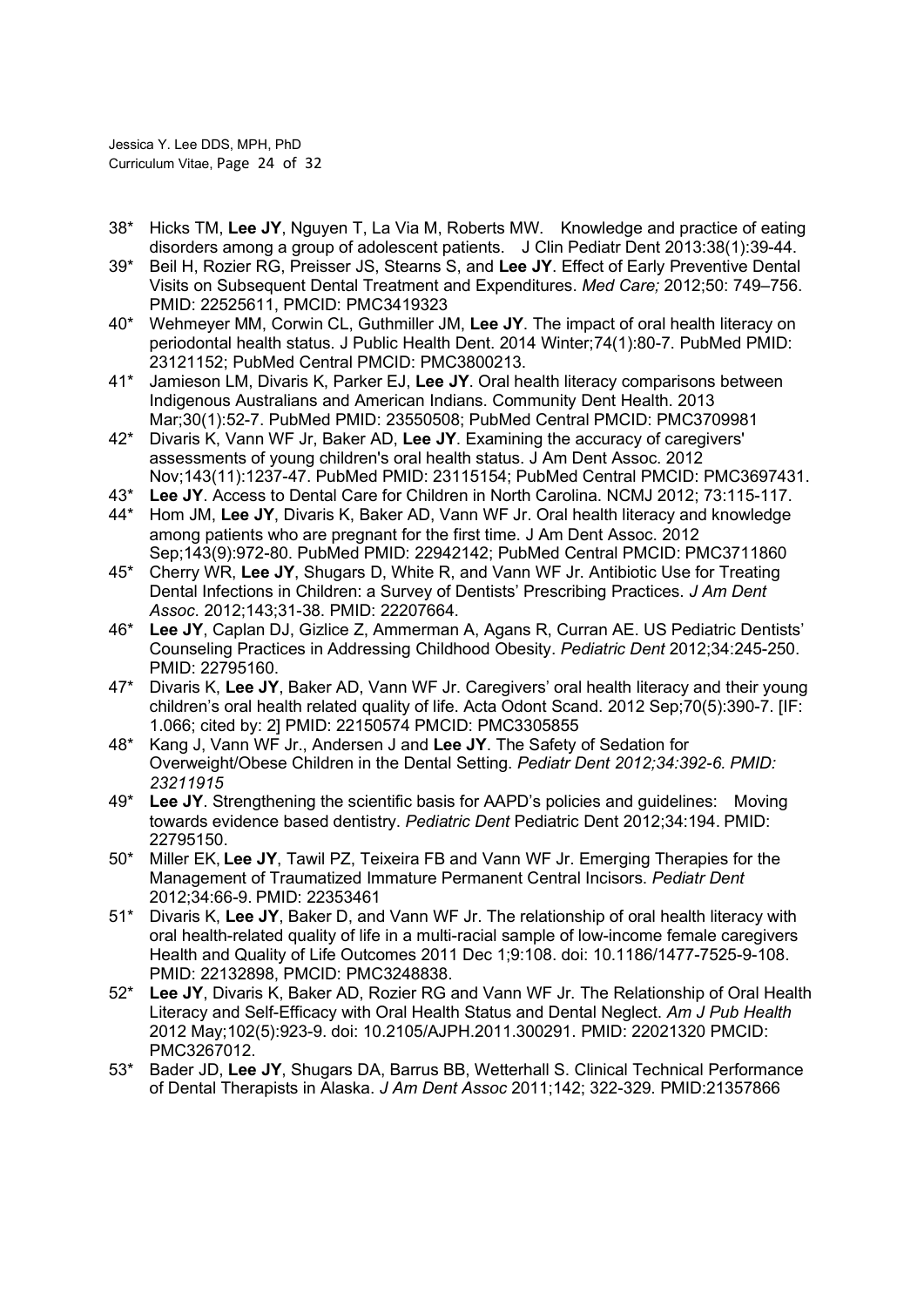Jessica Y. Lee DDS, MPH, PhD Curriculum Vitae, Page 25 of 32

- 54\* Lee JY, Divaris K, Baker AD, Rozier RG, Lee SY, Vann WF Jr. Oral Health Literacy Levels among a Low-income WIC Population. J Public Health Dent 2011; 71: 152-160. PMID: 21774139, PMCID: PMC3145966.
- 55\* Stucky B, Lee JY, Lee SY, Rozier RG. Application of Multi-Stage Testing Using the REALD-30: A Dental Health Literacy Word Recognition Instrument for Dentistry. Comm Dent and Oral Epi Community Dent Oral Epidemiol. 2011; May 18. doi: 10.1111/j.1600- 0528.2011.00619.x. PMID: 21592170, PMCID: PMC3165105..
- 56\* Jackson SL, Vann WF Jr., Pahel BT, Kotch JB, Lee JY. The Impact of Poor Oral Health on Children's School Performance Am J Pub Health 2011; February 17: e1-e7. doi:10.2105/AJPH.2010.200915. PMID: 21330579.
- 57\* Wooten K, Lee JY, Jared H, Bogess K, Wilder RS. Nurse Practitioner's and Certified Nurse Midwives' Knowledge, Opinions and Practice Behaviors regarding Periodontal Disease and Adverse Pregnancy Outcomes. Journal of Dental Hygiene 2011:85:122-131.
- 58\* Vann WF Jr., Lee JY, Baker D, Divaris K. Oral Health Literacy among Female Caregivers: Impact on the Oral Health Outcomes in Early Childhood. J Dent Res 2010 Dec; 89(12):1395-400 PMID: 20924067, PMCID: PMC3123718. Awarded the Class of 1958 Distinguished Clinical Research Award
- 59\* Curran A, Caplan D, Lee JY, Paynter L, Gizlice Z, Champagne C, Ammerman A, Agans R. Dentists' Attitudes about their Role in Addressing Obesity in Patients: a National Survey. J Am Dent Assoc 2010;14:1307-1316. PMID: 21037188.
- 60\* Miller EK, Lee JY, DeWalt DA, Vann WF Jr. Impact of Caregiver Health Literacy on Children's Oral Health Outcomes, Pediatrics 2010:126;107-114. PMID: 20547644, PMCID: 196223
- 61\* Da Costa E, Lee JY, Rozier RG, Zeldin L. Dental Care for Pregnant Women: An Assessment of North Carolina General Dentists, J Am Dent Assoc 2010;141;986-994. PMID: 20675424
- 62\* Lee SY, Stucky B, Lee JY, Rozier RG, Bender D. Short Assessment of Health Literacy-Spanish and English: A Comparable Test of Health Literacy for Spanish and English-Speakers. Health Serv Res. 2010:45:1105-20. PMID: 20500222, PMCID: PMC2910571.
- 63\* Dodds J, Vann WF Jr., Lee JY, Rosenberg A, Rounds K, Roth M, Wells M, Evens E, Margolis LH. The UNC-CH MCH Leadership Training Consortium: Building the Capacity to Develop Interdisciplinary MCH Leaders. Maternal and Child Health Journal 2010;14:642- 648. PMID: 19554439.
- 64\* Casamassimo P, Berlocher W, Cheney W, Donly K, Lee JY, Nowak A, Seale S, Wilson S, Rutkauskas J, Dalhouse, S. The Future of Pediatric Dentistry Advanced Education: The Need for Change in Training Standards. Pediatr Dent 2009;31:298-309. PMID:19722438.
- 65\* Lee JY and Divaris K. The Hidden Effects if Dental Trauma in Children: Psychological and Emotional Impacts Pediatr Dent 2009;31:96-101. PMID: 19455926.
- 66\* McIntyre J, Lee JY, Trope M, Vann WF Jr. Permanent Tooth Re-Plantation following Avulsion: Using a Decision-Tree to Achieve the Best Outcome Pediatr Dent 2009; 31:137- 44. PMID: 19455933.
- 67\* Hammersmith K and Lee JY. Survey of North Carolina Safety-net Dental Clinics' Methods for Communicating with Patients of Limited English Proficiency. J Pub Health Dent 2009:69:90-94. PMID: 19054313, NIHMCID: NIHMS 196162., PMCID: PMC2862257.
- 68\* Roberts MW, Milano M, Lee JY. Medical Diagnoses of Pediatric Dental Patients Treated under General Anesthesia: A 19-year Review. J Clin Pediatr Dent. 2009;33:343-346. PMID: 19725243.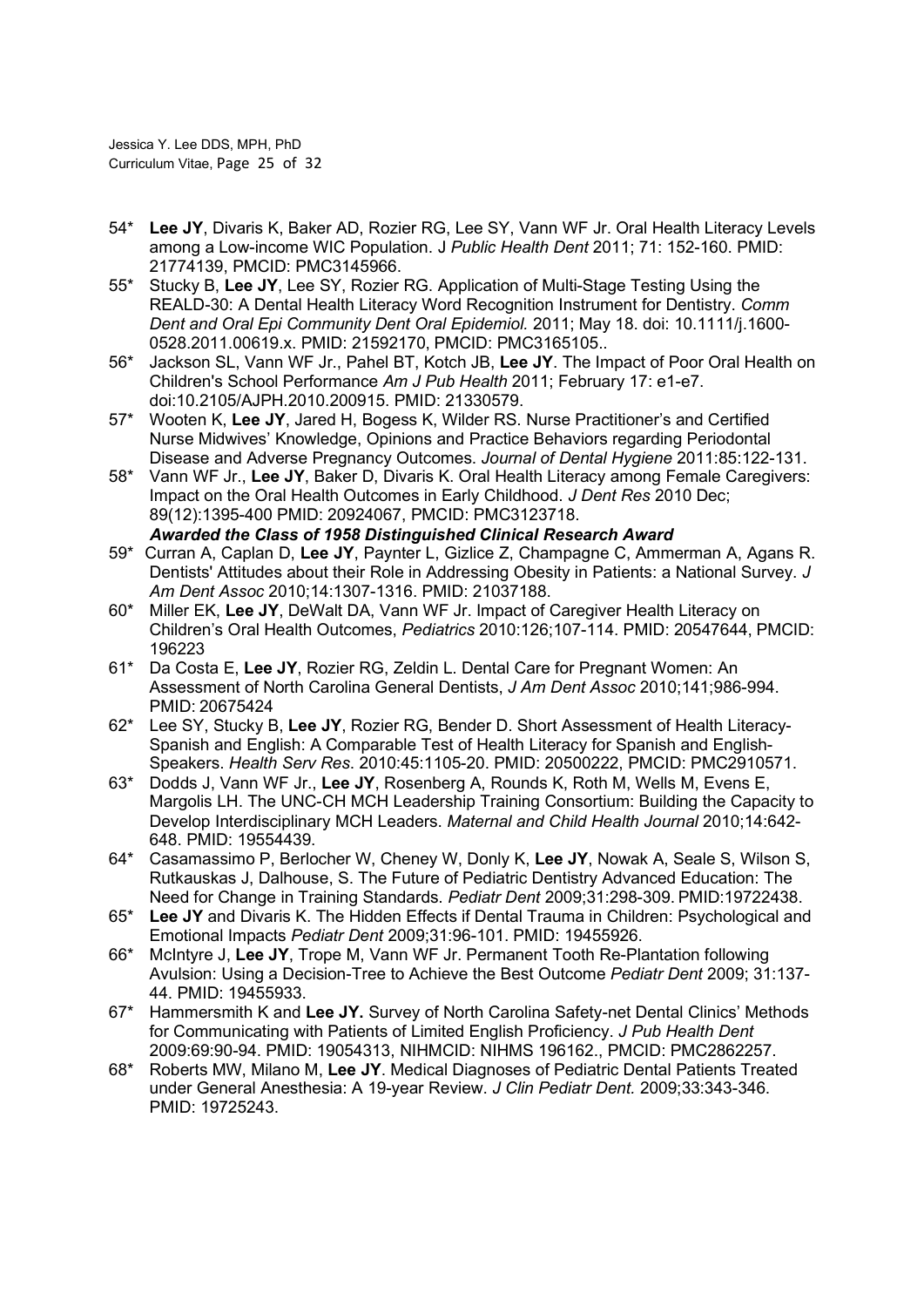Jessica Y. Lee DDS, MPH, PhD Curriculum Vitae, Page 26 of 32

- 69\* Lambert D, George M, Curran A, Lee JY, Shugars D. Practicing Dental Hygienists' Attitudes toward the Proposed Advanced Dental Hygiene Practitioner: A Pilot Study. J Dent Hygiene 2009;83(3):117-25. PMID: 19723430
- 70\* Mathu-Muju K, McIntyre J, Lee JY, Tyndall D, Roberts MW, Multidisciplinary Trauma Management: A Case Report. Dental Traumatology 2009;25:e5–e11. PMID: 19208003.
- 71\* Hale K, Crall J, Krol D, Lee JY, Ng MW, Quinonez RB, Stigers, J. AAP Section on Pediatric Dentistry and Oral Health. Preventive Oral Health Intervention for Pediatricians. Pediatrics 2008;122;1387-94.Epub 2008 Nov 17. doi:10.1542/peds.2008-2577
- 72\* Braithwaite AS, Vann WF Jr., Switzer B, Boyd K, Lee JY. Nutritional Counseling Practices: How Do NC Pediatric Dentists Weigh In? Pediatr Dent 2008;30(1):488-95. PMID: 19186774.
- 73\* McIntyre J, Lee JY, Trope M, Vann WF Jr. Effectiveness of Education for Elementary School Staff. Dental Traumatology 2008;24:146–150. PMID: 18352915.
- 74\* White H, Lee JY, Rozier RG. The Effects of General Anesthesia Legislation on Operating Room Visits by Preschool Children Undergoing Dental Treatment. Pediatr Dent 2008;30(1):70-75. PMID: 18402104.
- 75\* McIntyre J, Lee JY, Trope M, Vann WF Jr. Elementary School Staff Knowledge about the Emergency Management of Traumatic Dental Injuries in North Carolina. Dental Traumatology 2008;24:289-298. PMID: 18410391.
- 76\* Molina J, Vann WF Jr., McIntyre JD, Trope M, Lee JY. Root Fractures in Children and Adolescents: Diagnostic Considerations. Dental Traumatology 2008;24:503-509. PMID: 18821952.
- 77\* Blumenshine S, Vann WF Jr. Gizlice Z, Lee JY. Children's School Performance: Impact of General and Oral Health. J Pub Health Dent 2008;68(2):82-87. PMID: 18221320.
- 78\* Mathu-Muju K, Lee JY, Zeldin L, Rozier RG. Opinions of Early Head Start Staff about the Provision of Preventive Dental Services by Primary Medical Care Providers. J Pub Health Dent 2008:68(3):154-162. PMID: 18843804.
- 79\* Jones M, Lee JY, RG Rozier. Oral Health Literacy among Adult Patients Seeking Dental Care. JADA 2007;138(9):1199-1208. PMID: 17785385. Awarded the Class of 1958 Distinguished Clinical Research Award
- 80\* Lee JY, Rozier RG, Lee SY, Bender D, Ruiz R. Development of a Word Recognition Instrument to Test Health Literacy in Dentistry: the REALD-30. J Pub Health Dent 2007;67(2): 94-8. PMID: 17557680.
- 81\* Gong DA, Lee JY, Rozier RG, Pahel BT, Richman JA, Vann WF Jr. Development and testing of the Test of Functional Health Literacy in Dentistry (TOFHLiD). J Pub Health Dent 2007;67(2):105-12.
- 82\* Richman JA, Lee JY, Rozier RG, Gong D, Pahel, BT, Vann WFJr. Evaluation of a Word Recognition Instrument to Test Health Literacy in Dentistry: the REALD-99. J Pub Health Dent 2007;67(2): 99-104. PMID: 17557681.
- 83\* Im JL, Phillips C, Lee JY, Beane R. The North Carolina Medicaid Program: Participation 4and Perceptions among Practicing Orthodontists. Am J Orthod Dentofacial Orthop 2007; 132(2):144 e 5-21. PMID: 17693361.
- 84\* McIntyre J, Lee JY, Trope M, Vann WF Jr. Management of Avulsed Permanent Incisors: an Update. Pediatr Dent 2007;25:56-63. PMID: 18041514.
- 85\* Lee JY, Bouwens T, Savage MF, Vann WF Jr. Examining the Cost-effectiveness of Early Dental Visits. Pediatr Dent 2006;28:102-105. PMID: 16708783.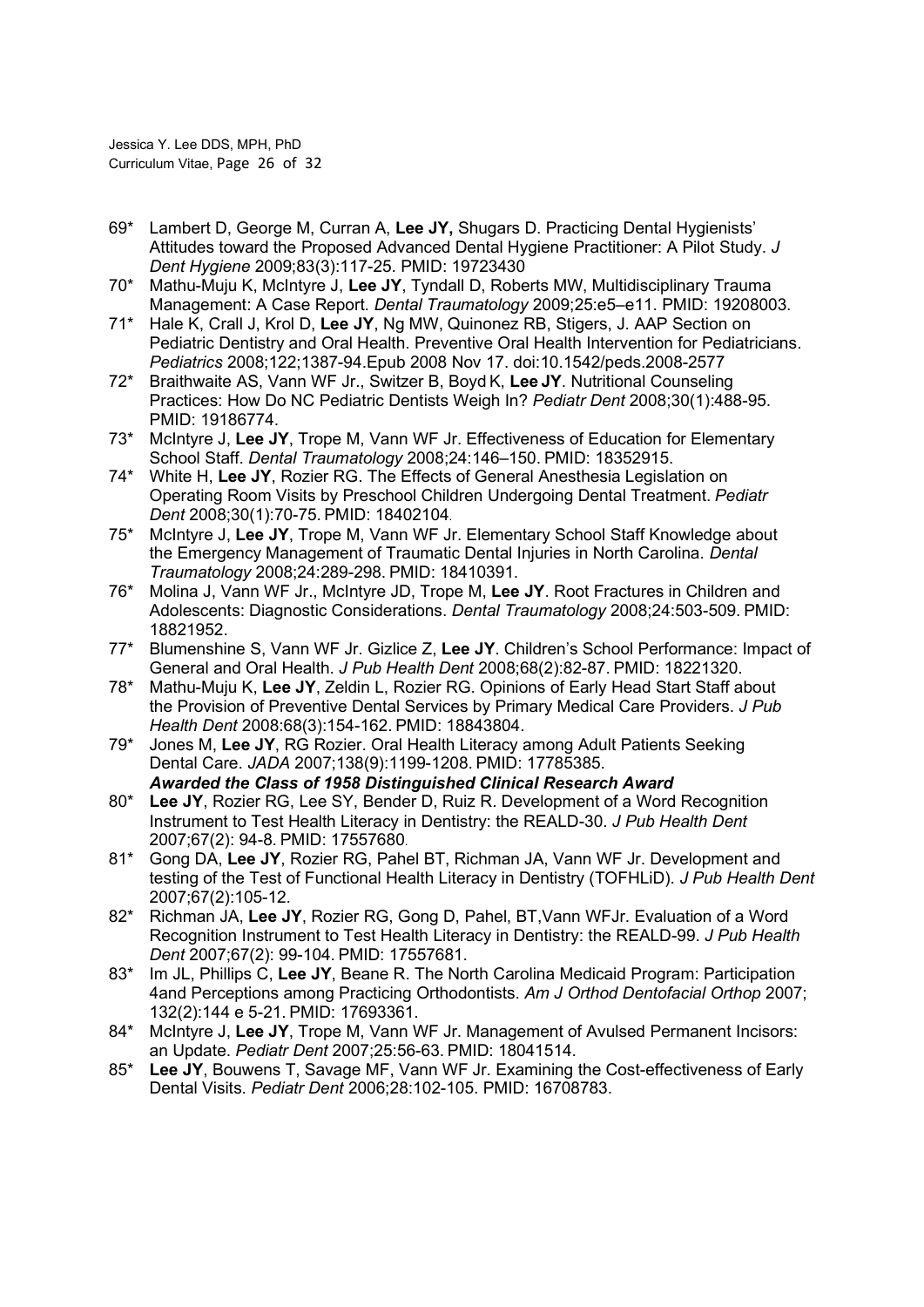Jessica Y. Lee DDS, MPH, PhD Curriculum Vitae, Page 27 of 32

- 86\* Milano M, Lee JY, Donavan K, Chen JW, A Cross-sectional Study of Medication-related Factors and Caries Experience in Asthmatic Children. Pediatr Dent 2006;28:398-402. PMID: 17036706
- 87\* Lee JY, Rozier RG, Norton EC, Vann WF Jr, Addressing Selections Bias in Dental Health Services Research. J Dent Res 2005;84:942-946. PMID: 16183795.
- 88\* Murdock S, Lee JY, Guckes A, Wright JT. A Costs Analysis of Dental Treatment for Ectodermal Dysplasia. J Amer Dent Assoc 2005;136:1273-1276. PMID: 16196232.
- 89\* Tang CS, Quinonez RB, Hallett KB, Lee JY, Whitt JK. Examining the Association Between Parenting Stress and the Development of Early Childhood Caries. Comm Dent and Oral Epi 2005;33:454-60. PMID: 16262613.
- 90\* Vann WF Jr., Bouwens T, Braithwaite AS, Lee JY. The Childhood Obesity Epidemic: A Role for Pediatric Dentists? Pediatr Dent 2005;27:271-76. PMID: 16317966.
- 91\* Shick E, Lee JY, Rozier RG, Determinants of Dental Referral Practices Among WIC Nutritionists in North Carolina. J Pub Health Dent 2005;65:196-202. PMID: 16468460.
- 92\* Lee JY, Rozier RG, Norton EC, JB Kotch, Vann WF Jr. Effects of WIC Participation on Children's Use of Oral Health Services. Am J Pub Health 2004;94:772-777. PMID: 15117699. Awarded the International Association for Dental Research Giddon Award for Distinguished Research in the Behavioral Sciences.
- 93\* Lee JY, Rozier RG, Norton EC, JB, Kotch, Vann WF Jr. The Effects of the Women, Infants 4and Children's Supplemental Food Program on Dentally Related Medicaid Expenditures. J Pub Health Dent 2004;64:76-81. PMID: 15180075. Awarded Journal of Public Health Dentistry Best Paper Award.
- 94\* Savage MF, Lee JY, Kotch JB, Vann WF Jr. Early Preventive Dental Visits: Effects of Subsequent Utilization and Costs. Pediatrics 2004;114;418-423. PMID: 15466066.
- 95\* Shah P, Lee JY, Wright JT. Clinical Success and Parental Satisfaction with Anterior Preveneered Primary Stainless Steel Crowns. Pediatr Dent 2004;26:391-395. PMID: 15460292.
- 96\* White HR, Lee JY, Vann WF Jr. Parental Evaluation of Quality of Life Measures following Pediatric Dental Treatment Using General Anesthesia. Anes Progress 2003;50:105- 110.PMID: 14558585.
- 97\* Lee JY, Roberts MW, Burgin MB. Mortality Risks Associated with Pediatric Dental Care Using General Anesthesia in a Hospital Setting. J Clin Pediatr Dent 2003;27:381-384. PMID: 12924740.
- 98\* Lee JY, Yanpiset K, Sigurdsson A, Vann WF Jr. Laser Doppler Flowmetry for Monitoring Traumatized Teeth. Dental Traumatology 2001;17:231-235. PMID: 11678544.
- 90\* Roberts C, Lee JY, Wright JT. Clinical Evaluation of and Parental Satisfaction with Resin Faced Stainless Steel Crowns. Pediatr Dent 2001;23:28-31. PMID: 11242727.
- 100\* Lee JY, Vann WF Jr., Sigurdsson A. Management of Avulsed Permanent Incisors: a Decision Analysis Based on Changing Concepts. Pediatr Dent 2001;23:357-360. PMID: 11572500.
- 101\* Lee JY, Vann WF Jr., Roberts MW. A Cost Analysis of Treating Pediatric Dental Patients using General Anesthesia Versus Conscious Sedation. Pediatr Dent 2000; 22:27-32. PMID: 10730283.

Reprinted by Journal request:

 Lee JY, Vann WF Jr., Roberts MW. A Cost Analysis of Treating Pediatric Dental Patients using General Anesthesia Versus Conscious Sedation. Anesth Prog 2001;48:82-88.PMID: 11724224.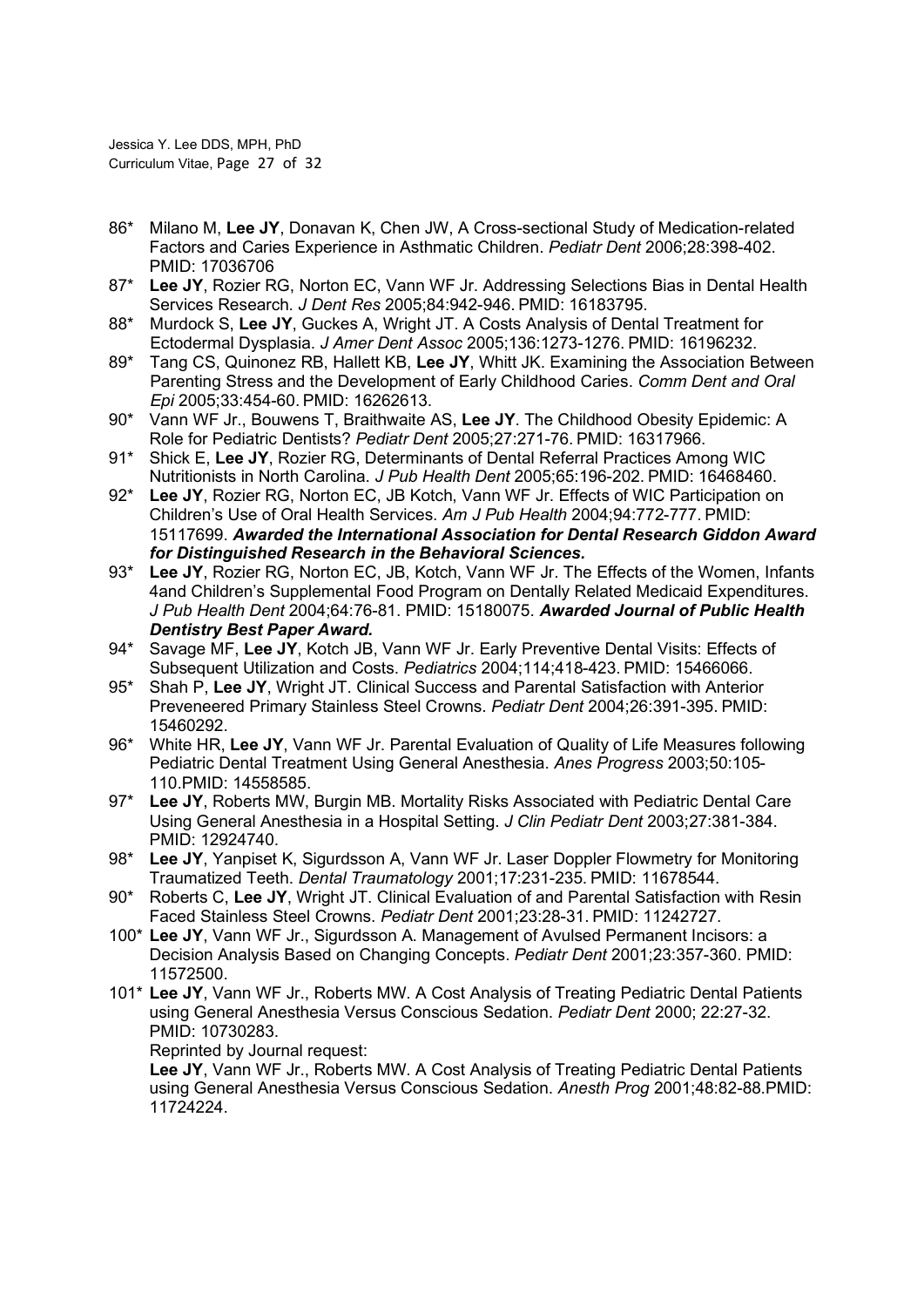Jessica Y. Lee DDS, MPH, PhD Curriculum Vitae, Page 28 of 32

### Electronic Media, Podcasts

- 1 Jessica Lee, Raul Garcia and Richard Watt. Global Burden of Oral Conditions. JDR 97.1 Supplement April 2017. http://journals.sagepub.com/page/jdr/podcasts/series
- 2 Will Giannobile, Jessica Lee and Richard Watt. Universal Health Coverage: A Unique Policy Opportunity for Oral Health. JDR 94.3 Supplement March 2015 http://journals.sagepub.com/page/jdr/podcasts/series.

### Journal Abstracts (\*Refereed)

- 1\* Zalal R, Ramsey K, Blake J, Southerland J, Lee JY, and Webster-Cyriaque J. The Value of Oral Education to Oral Health Literacy in an HIV Population. J Dent Res 2018; Vol. 97 (Special Issue A):481.
- 2\* Meyer BD, Lee JY, and Casey MW Trends and expenditures associated with dental treatment under general anesthesia. Pediatric Dentistry, Volume 39, Number 2, March-April 2016, pp. 159-160.
- 3\* Burgette JM, Preisser J Jr., Weinberger M, King RS, Lee JY, Rozier RG Enrollment in Early Head Start and Quality of Life. Pediatric Dentistry, Volume 38, Number 2, March-April 2016, pp. 160.
- 4\* Alvey J, Lee JY, Lytle L, Divaris K, Vann WF. What Child Oral Health-related Behaviors Can First time Mothers Actualize? Pediatric Dentistry, Volume 38, Number 2, March-April 2016, pp. 160.
- 5\* Baker AD, Divaris K, Vann WF jr,, and Lee JY Caregivers' Generalized Self-Efficacy and their Children's Oral Health Outcomes. J Dent Res 2015; Vol. 94 (Special Issue A):305.
- 6\* Ricker K, Mihas P, Lee JY, Roberts MW, Guthmiller J, Divaris K. Student Perceptions, Performance Measures and Interprofessional Stakeholders. J Dent Res 2015; Vol. 94 (Special Issue A):955.
- 7\* Divaris K, Vann WF jr, Kranz AM, Baker AD, and Lee JY. Medical Office-Based Preventive Dental Services and Children's Oral Health-Related Expenditures. J Dent Res 2014; Vol. 93 (Special Issue A):828.
- 8\* Lee JY, Divaris K, Kranz AM, Baker AD, and Vann WF jr. Young Medicaid-enrolled Children's Oral Health Status and Oral Health-Related Expenditures. J Dent Res 2014; Vol. 93 (Special Issue A):154.
- 9\* Vann WF jr, Divaris K, Baker AD, Kranz AM and Lee JY. Longitudinal Changes in Oral Health Literacy among a Low-income Population. J Dent Res 2014; Vol. 93 (Special Issue A):69.
- 10\* Kranz AM, Lee JY, Divaris K, Baker AD, and Vann WF Location of North Carolina Medicaid Providers of Pediatric Dental Services. J Dent Res 2014; Vol. 93 (Special Issue A):530.
- 11\* Divaris K, Vann WF jr, Baker AD, and Lee JY. Caregivers' Characteristics Affect their Children's Dental Care-Seeking Pattern. J Dent Res 2013;92:126.
- 12\* Lee JY, Divaris K, Baker AD, and Vann WF jr. Oral Health-Related Factors Associated with Children's Medicaid Enrollment. J Dent Res 2013;92:1637.
- 13\* Vann WF jr, Divaris K, Baker AD, and Lee JY. Caregivers' Health Literacy and Their Young Children's Oral Health-Related Expenditures J Dent Res 2013;92:1990.
- 14\* Hom, JM, Burgette, LF and Lee JY . Effect of Payor Mix on Dental-Related Pediatric Emergency Room Utilization J Dent Res 2013;92:1635.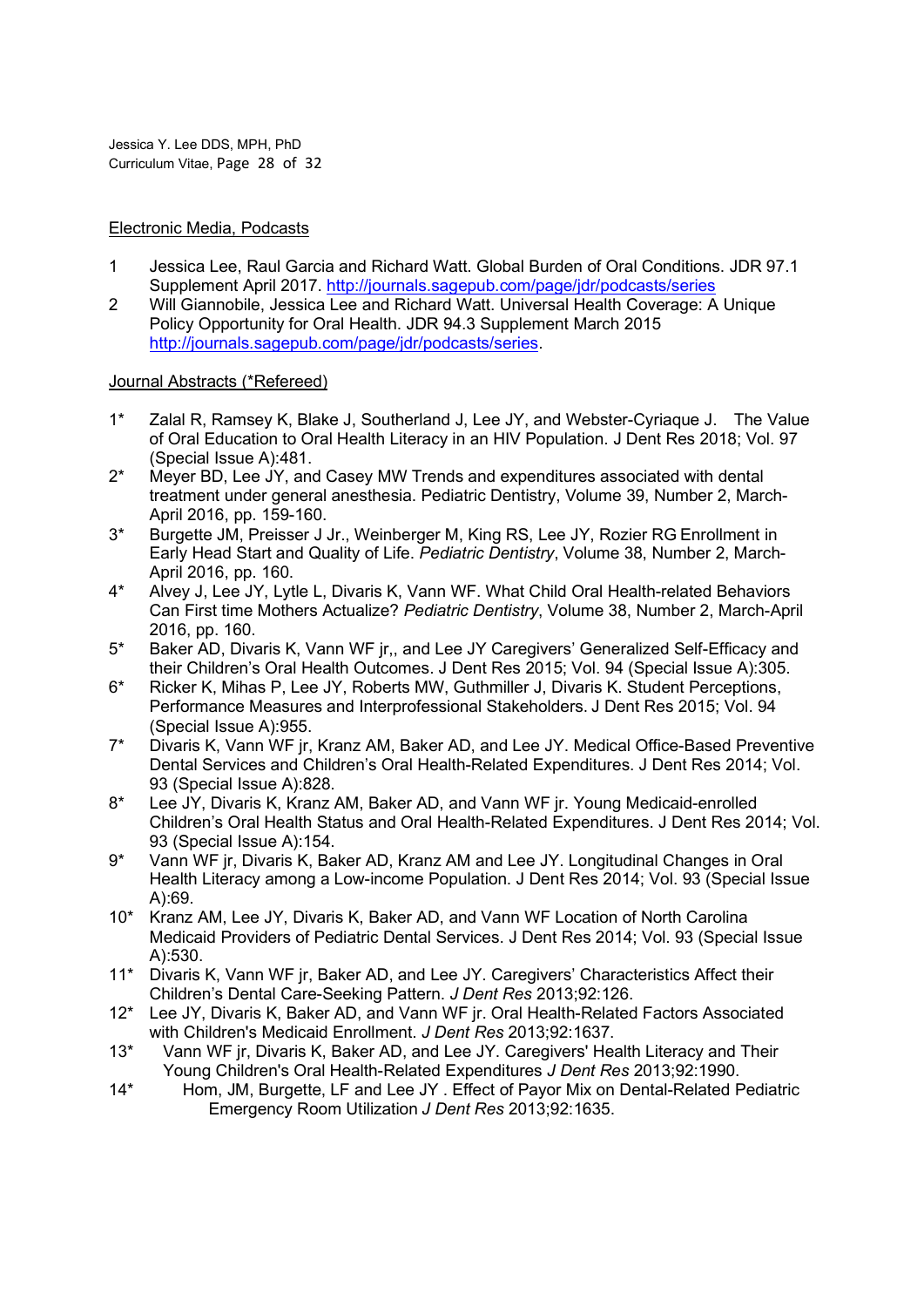Jessica Y. Lee DDS, MPH, PhD Curriculum Vitae, Page 29 of 32

15\* Sanzone L, Lee JY, Divaris K, DeWalt D, Baker DA, Vann WF Jr. Caregiver Literacy and

- Reported Children's Oral Health Behaviors. Pediatr Dent 2012; 76(2):162 16\* Divaris K, Vann WF Jr, Baker D, Lee JY. How accurate are caregivers' assessments of their children's oral health? Pediatr Dent 2012; 76(2):163
- 17\* Lee JY, Divaris K, Baker AD, and Vann WF Jr. Caregivers' Oral Health Literacy and Children Oral Health Status. J Dent Res 2011;90:227.
- 18\* Sanzone L, Lee JY, Divaris K, Baker AD, and Vann W.F. Jr. Caregiver Literacy and Reported Children's Oral Health Behaviors. J Dent Res 2011;90:1541.
- 19\* Southerland J, Lee JY, Quinlavan E, Ramsey K, Deal A, Blake J, and Webster-Cyriaque J. The Value of Early Dental Intervention in HIV Positive Individuals. J Dent Res 2011;90:321.
- 20\* Divaris K, Lee JY, Baker AD, Vann WF Jr. Early Childhood Oral Health Impacts and Caregivers' Oral Health Literacy. J Dent Res 2011;90:109.
- 21\* Lee JY, Caplan D, Gizlice Z, Ammerman A, Agans R, Curran A. US Pediatric Dentists' Counseling Practices in Addressing Childhood Obesity. J Dent Res 2010;89:856.
- 22\* Curran A, Gizlice Z, Lee JY, Ammerman A. National Survey of Dentist Attitudes and Roles in Addressing Obesity. J Dent Res 2010;89:865.
- 23<sup>\*</sup> Jackson SL, Vann WF Jr, Pahel BT, Kotch JB, Lee JY. The Impact of Poor Oral Health on Children's School Performance. Pediatr Dent 2010;32:157.
- 24\* Lee JY, Divaris K, Rozier RG, Baker D, Vann WF Jr. Oral Health Literacy Levels among a Low Income Population. J Dent Res 2010;89:1206.
- 25\* Baker D, Lee JY, Divaris K, Vann WF Jr. Do Oral Health Literacy and Self-efficacy Beliefs Affect Dental Behaviors? J Dent Res 2010;89:1389.
- 26\* Divaris K, Lee JY, Baker D, Vann WF Jr. Oral Health Literacy and Subjective Oral Health. J Dent Res 2010;89:873.
- 27\* Vann WF Jr., Divaris K, Baker D, Lee JY. Infant Oral Health: the Role of Caregivers' Oral Health Literacy. J Dent Res 2010;89:1080.
- 28\* Donovan K, Lee JY. Determinants of Infant Oral Health Practices among General Dentists. J Dent Res 2010; 89:1072.
- 29\* Jackson SL, Vann WF Jr, Pahel BT, Kotch JB, Lee JY. The Impact of Poor Oral Health on Children's School Performance. Pediatric Dentistry 2010;32:157.
- 30\* Sanzone L, Lee JY, Prada E, Rozier RG, Zeldin L. Health Literacy and Confidence in Communication J Dent Res 2009;86:1258.
- 31\* Molina JR, Vann WF Jr, McIntyre JD, Trope M, Lee JY. Clinical and Diagnostic Considerations for Managing Root Fractures in Children. Pediatr Dent 2008;30:171.
- 32\* Braithwaite AS, Vann WF Jr, Switzer B, Boyd K, Lee JY. Nutritional Counseling Practices: How Do NC Pediatric Dentists Weigh In? Pediatr Dent 2008;30:169.
- 33\* Molina J, Vann WF Jr, McIntyre JD, Trope M, Lee JY. Root Fractures in Children and Adolescents: Diagnostic Considerations. Pediatr Dent 2007;29:153.
- 34\* Shick E, Lee JY, Rozier RG. Determinants of Dental Referrals among NC WIC Nutritionists. Pediatr Dent 2007;29:154.
- 35\* Lee JY, Rozier RG, Zeldin L. Development and Validation of a Family Dental Home Index. Pediatr Dent. 2007;29:158.
- 36\* Bridgers S, Lee JY, Rozier RG, Zeldin L. Use of Dental Services during Pregnancy among EHS Families. J Dent Res. 2007;86:1362.
- 37\* Blumenshine S, Vann WF Jr, Gizlice Z, Lee JY. Does Poor School Performance Affect Children's School Performance? J Dent Res 2007;86:2588.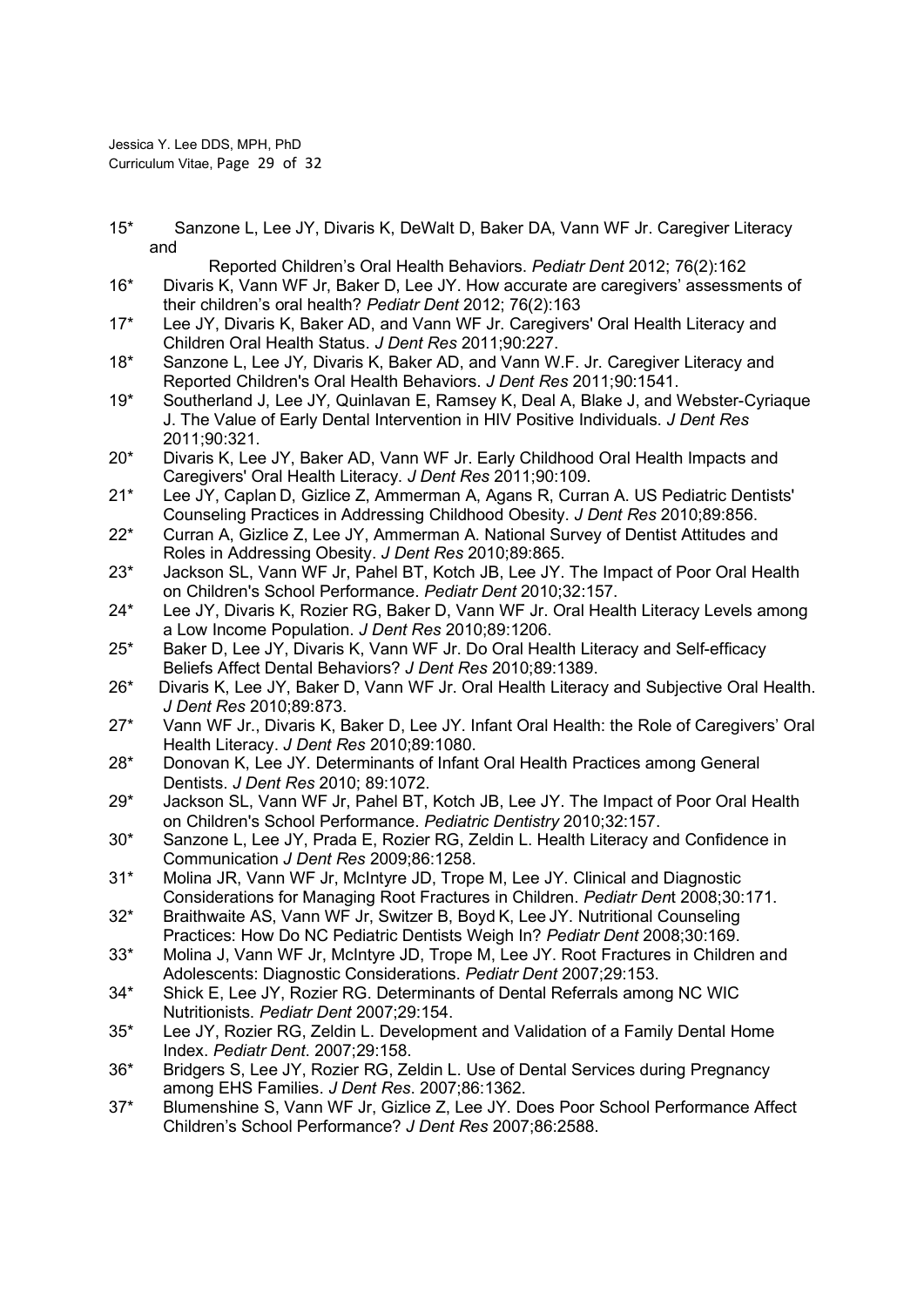Jessica Y. Lee DDS, MPH, PhD Curriculum Vitae, Page 30 of 32

- 38\* Kearney RL, Lee JY, Rozier RG, Zeldin L, Vann WF Jr. Determinants of a Dental Home in Early Head Start Families. J Dent Res 2007;86:1258.
- 39\* Lee JY, Rozier RG, Zeldin L. Development and Validation of a Family Dental Home Index. J Dent Res 2007;86:1257.
- 40\* Lee JY, Rozier RG, Zeldin L. Early Head Start Parental Readiness to Change Children's Oral Health. J Dent Res. 2007;86:1260.
- 41\* Molina J, Vann WF Jr, McIntyre JD, Trope M, Lee JY. Root Fractures in Children and Adolescents: Diagnostic Considerations. J Dent Res 2007;86:791.
- 42\* Samimi A, Lee JY, Roberts MW, Cooper L, Wright JT. A Cost Analysis of Dental Treatment for Amelogenesis Imperfecta. J Dent Res 2007;86:490.
- 43\* White H, Lee JY, Rozier RG. The Effects of General Anesthesia Legislation on Operating Room Visits for Dental Treatment by Preschool Aged Children. Pediatr Dent 2006;28:287.
- 44\* Yamuichi N, Lee JY. The Relationship of Parenting Styles and Acceptance of Behavioral Management Techniques. J Dent Res 2006;85:3211.
- 45\* Tang CS, Quinonez RB, Hallett KB, Lee JY, Whitt JK. Parenting Stress as an Etiological Factor in the Development of Early Childhood Caries. J Dent Res 2005; 84:3160.
- 46\* McIntyre J, Lee JY, Trope M. Management of Dental Trauma: An Examination of Elementary School Teachers' Knowledge. J Dent Res 2005;84:1984.
- 47\* Gong D, Lee JY, Rozier RG, Talekar B, Richman J, Vann WF Jr. TOHFLiD: Instrument Validation and Testing. J Dent Res 2005; 84:2654.
- 48\* Richman J, Lee JY, Rozier RG, Talekar B, Gong D, Vann WF Jr. Development of an Oral Health Reading Recognition Instrument. J Dent Res 2005; 84:2820.
- 49\* Lee JY, Rozier RG, Talekar B, Richman J, Gong D, Vann WF Jr. Comparison of Two Oral Health Literacy Instruments. J Dent Res 2005; 84:3191.
- 50\* Shick E, Lee JY, Rozier RG, Determinants of Dental Referrals among NC WIC Nutritionists. Pediatr Dent 2005;28:285.
- 51\* Lee JY, Rozier RG, Vann WF Jr. Disparities in Type of Dental Services Utilization by Preschool Children. J Dent Res 2004;83:1498.
- 52\* Braithwaite A, Lee JY. Dental Utilization by Low-Income Preschool Aged Children. J Dent Res 2004;83:3364.
- 53\* Savage MF, Lee JY, Vann WF Jr. Early Preventive Dental Visits: Effects of Subsequent Use and Costs. J Dent Res 2004;83:706.
- 54\* Murdock S, Lee JY, Guckes A, Wright JT. A Cost Analysis of Dental Treatment for Ectodermal Dysplasia. J Dent Res 2004;83:673.
- 55\* Lee JY, Rozier RG, Lee D, Bender D, Ruiz R. Development and Evaluation of An Oral Health Literacy Instrument. Amer Journal of Public Health. 2004; 5:772.
- 56\* Savage MF, Lee JY, Vann WF Jr. Early Preventive Dental Visits: Effects of Subsequent Use and Costs. Pediatr Dent 2004;26:285.
- 57\* Lee JY, Rozier RG, Kotch JB, Norton EC, Vann WF Jr. The Effects of WIC on Dental Services Use. J Dent Res 2003 82:1165.
- 58\* Savage MF, Lee JY, Vann WF Jr. Does Age Matter? Examination of the First Preventive Dental Visit. Pediatr Dent 2003;25:181.
- 59\* Lee JY, Rozier RG, Vann WF Jr. Controlling for the Endogeneity of WIC on Dental Services Use. J Dent Res 2002;81:219.
- 60\* White HR, Lee JY, Vann WF Jr. Parental Satisfaction/Perception of Pediatric Dental Treatment Using General Anesthesia. J Dent Res 2002;81:409.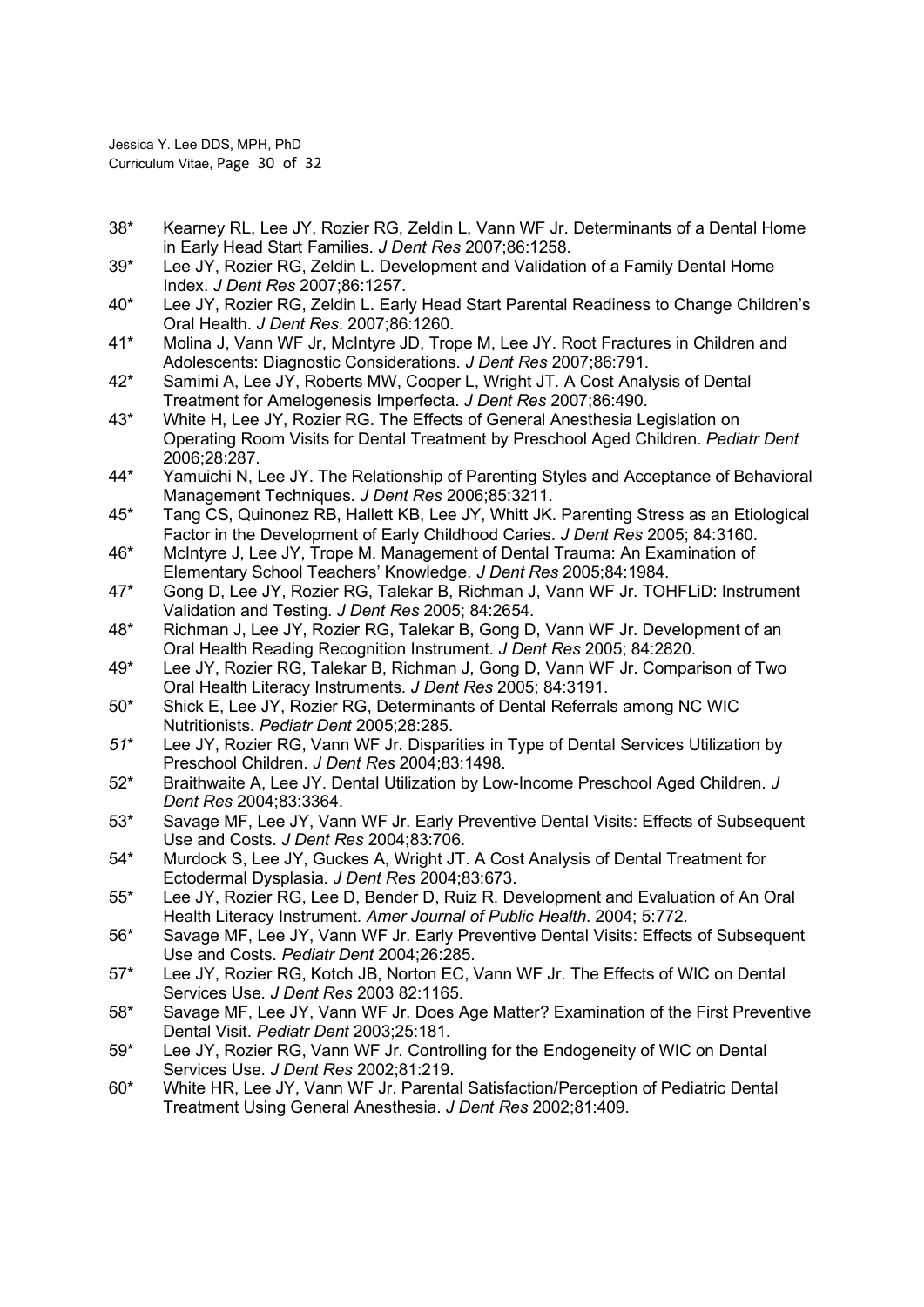Jessica Y. Lee DDS, MPH, PhD Curriculum Vitae, Page 31 of 32

- 61\* Lee JY, Rozier RG, Vann WF Jr. The Effects of WIC on Dental Medicaid Utilization by Children. Pediatr Dent 2002:24:168.
- 62\* Lee JY, Rozier RG, Vann WF Jr. The Effects of WIC on Child Medicaid Dental Care Utilization. Pediatr Dent 2001:23:178.
- 63\* Lee JY, RG Rozier, Vann WF Jr. Effects of WIC on Child Dental Medicaid Use and Costs. Pediatr Dent 2001;23: 178.
- 64\* Lee JY, Kotch JB, Rozier RG, Vann WF Jr. Dental Care Utilization by Medicaid Children Before Five. J Dent Res 2000;79:553.
- 65\* Lee JY, Kotch JB, Rozier RG, Vann WF Jr. Dental Care Utilization by Medicaid Children Before Five. Face of a Child: US Surgeon General's Conference on Oral Health Proceedings, 2000.
- 66\* Lee JY, Vann WF Jr., Roberts MW. A Cost Analysis using General Anesthesia Versus Conscious Sedation in Children. J Dent Res 1999;78:441.

### GRANTS AND CONTRACTS

### Completed

2011-2017 NIDCR/NIH Grant # T90-DE021986/R90-DE022527 "Training Program for the Next Generation of Oral Health Researchers (NextGen). PI: J. Beck, Investigator: JY Lee 10% effort (in kind) Total Award: \$1,901,670

- 2007-2015 NIDCR/NIH Grant # RO1DE018045 "Examination of Oral Health Literacy in Public Health Practice" PI: JY Lee, 15% effort. Total Award: \$3,019,492
- 2008-2013 NIDCR/NIH Grant # RO1DE018236 "Prevention of Dental Caries in Early Head Start Children" PI: RG Rozier, Investigator: JY Lee 10% effort. Total Award: \$4,889,304
- 2010-2011 NIDCR/NIH Grant subcontract # 131236/131234 "Regeneration of Pulp-Dentin development in Immature Permanent Teeth with Pulp Necrosis" Subcontract with University Texas at San Antonio PI: Ken Hargreaves, Investigator: JY Lee 5% effort.
- 2005-2011 NIDCR/NIH Grant # T32-DE017245 "Clinical Research Training in Oral Diseases for Future Academicians PI: J. Beck, Investigator: JY Lee 10% effort (2009-11) Total Award: \$2,215,000
- 2006-2011 HRSA Grant # H97HA07511 "UNC HIV Oral Health Demonstration Project" PI: J Webster- Cyriaque, Investigator: JY Lee 25% effort 06-09; 5% effort 09-11 Total Award: \$2,000,000
- 2010-2011 North Carolina Translational and Clinical Sciences Institute (NRR CTSA funded) "The Impact of Oral Health Literacy on Periodontal Health Status" PI: Meggan Wehmeyer, Primary Mentor: JY Lee Total Award: \$10,000